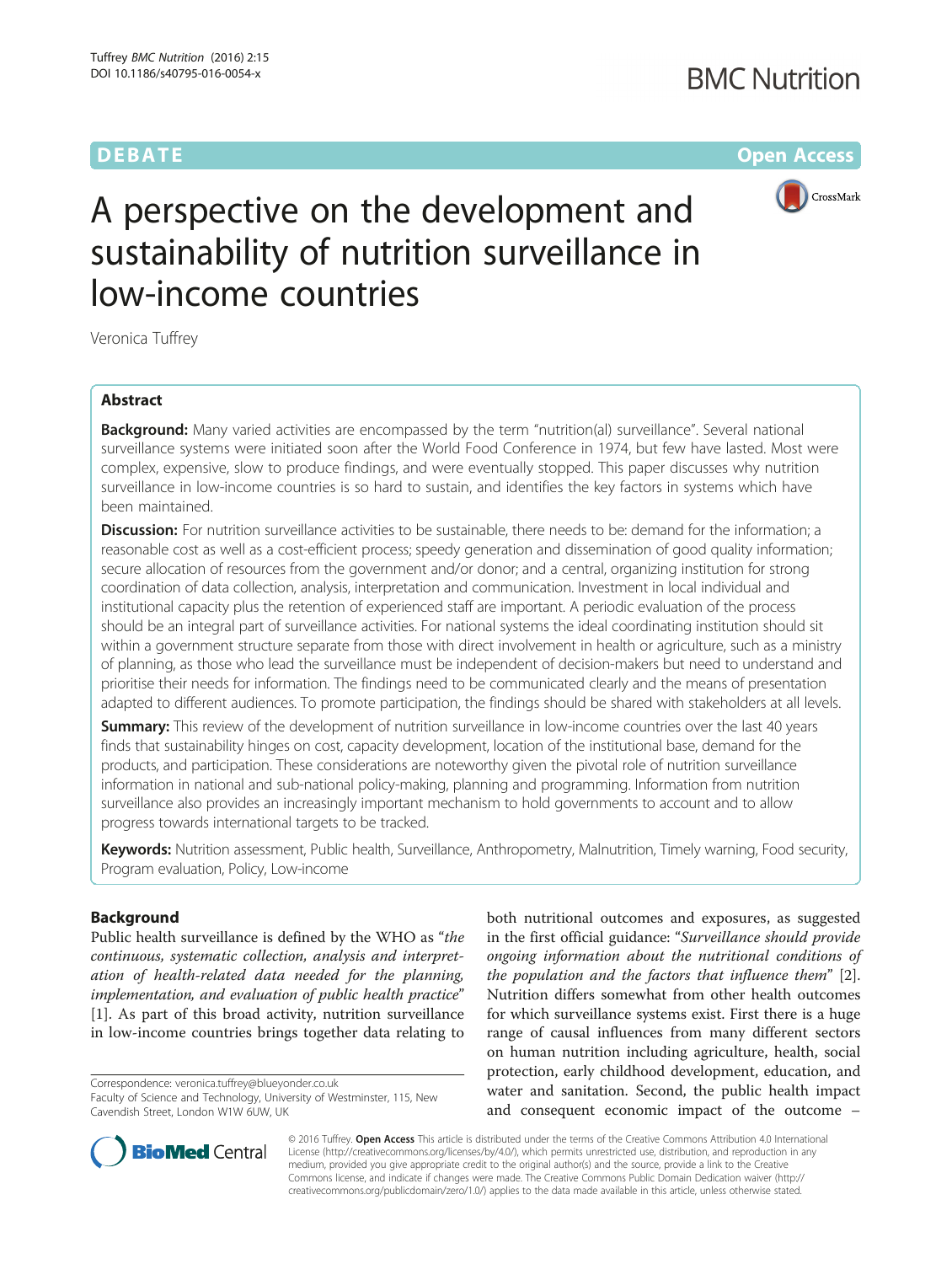malnutrition – may be profound. Several studies provide estimates of the economic losses attributable to undernutrition [[3](#page-14-0)–[6](#page-14-0)]. Economic models suggest that the returns on investments in nutrition have high benefit to cost ratios and that preventing malnutrition should be a top development priority [\[7](#page-14-0)]. It is recognised that undernutrition has been neglected in international development programmes in recent years despite the persistently high rates of chronic undernutrition, and recently there have been renewed efforts to reduce these rates [\[8](#page-14-0)].

Over the past 40 years information derived from nutrition surveillance has been used in several ways, most notably to monitor the nutrition situation, identify factors associated with malnutrition, inform nutrition policy making and programming, track progress towards achieving goals, serve as an early warning of increased nutritional risk, assess the delivery and coverage of services, and contribute to programme evaluation. There are numerous mechanisms for the regular and systematic collection of data on nutritional indicators from regional to community levels which involve various stakeholders. The methods used for data collection in nutrition surveillance are reviewed in a forthcoming paper, whilst in this paper the mechanisms relating to the governance of nutrition surveillance and its sustainability are considered.

It is timely to review these issues given the current political momentum to reduce the numbers of children affected by undernutrition, and because of the commitments made to this end by national governments, international organisations, and donors. For example in May 2012, health leaders worldwide adopted the World Health Assembly (WHA) Comprehensive Implementation Plan on Maternal, Infant and Young Child Nutrition. They agreed to commit to a number of targets to be achieved by 2025, known as the WHA global targets, including a reduction of 40 % in the number of stunted children in the world (against global estimates for 2010), and a reduction of the prevalence of wasting to 5 % [[9\]](#page-14-0). These targets were integrated into the second of the Post-2015 Sustainable Development Goals [\[10\]](#page-14-0). In 2013 at the Nutrition for Growth summit in London, a set of individual commitments to beat hunger and improve nutrition were made including a commitment of USD4.15 billion to scale up nutrition specific actions by 2020 [[8\]](#page-14-0). Many countries recently signed the Declaration of the Second International Conference on Nutrition and committed themselves to taking action on nutrition on several fronts [[11](#page-14-0)]. However, despite the development and application of varied methods of nutrition data collection over the last four decades, existing sources of data are insufficient to track progress towards these internationally agreed goals and to help allocate the funds needed for nutrition initiatives [[12](#page-14-0)] a fact that was highlighted in recent Global Nutrition Reports [\[13, 14](#page-14-0)].

Another stimulus for reviewing experience in nutrition surveillance now is the instability of the environment within which much of the world's chronically poor and malnourished population live. The combination of climate change, rapid population growth, conflict, and food price volatility already appears to have pushed several poor regions into states of permanent crisis, and there is an urgent need both to assess situations and to build resilience to shocks and stresses due to natural and man-made disasters [\[15\]](#page-14-0).

Over the last decade, our understanding of the harmful short- and long-term consequences of undernutrition for individuals, communities and nations has increased, and the extensive costs and losses it causes including morbidity, mortality and impaired cognitive development are more widely recognised [\[16, 17\]](#page-14-0). Existing evidence on what works to prevent maternal and child undernutrition has been well summarised [\[18, 19](#page-14-0)]. Attention is also now being focussed on identifying factors relating to the context in which nutrition programmes are delivered to make them cost-effective and sustainable, and how those factors can be favourably influenced [[20\]](#page-14-0). This emphasis on political as well as technical issues is a new development in the discourse on tackling poor nutrition, and an important additional sphere of action has been identified relating to the processes and environments that shape and support policy development and execution. The intention of this paper is to examine these governance issues related to nutrition surveillance, while the technical issues involved with the design of systems and the methods for data collection are reviewed in a separate paper.

The body of literature published on nutrition surveillance in low-income countries is not extensive. Before the mid 1990's papers and reports mainly relate to guidance around setting up surveillance systems for example [[2, 21](#page-14-0)–[25\]](#page-15-0), with a few descriptions of the design and implementation of systems [[26](#page-15-0)–[30](#page-15-0)]. From the mid-1990s onwards, and particularly since the year 2000, the literature mainly relates to findings from further analysis of surveillance data to address questions of international significance, and descriptions of the surveillance systems are provided in the methods sections of the papers. These questions relate mainly to micronutrient deficiencies or programmes to control them (for example [[31](#page-15-0)–[33](#page-15-0)]). Other public health issues addressed by researchers using surveillance data have been the double burden of malnutrition [[34](#page-15-0)], and the link between anthropometric status and tobacco use [\[35\]](#page-15-0), expenditure on rice [\[36, 37](#page-15-0)] and education [\[38\]](#page-15-0). Reviews are rare [\[21](#page-14-0), [39](#page-15-0)–[41](#page-15-0)] with the most recent of these relating to surveillance in humanitarian settings [\[41\]](#page-15-0). In 2013 updated guidance for national systems was published by the WHO Regional Office for the Eastern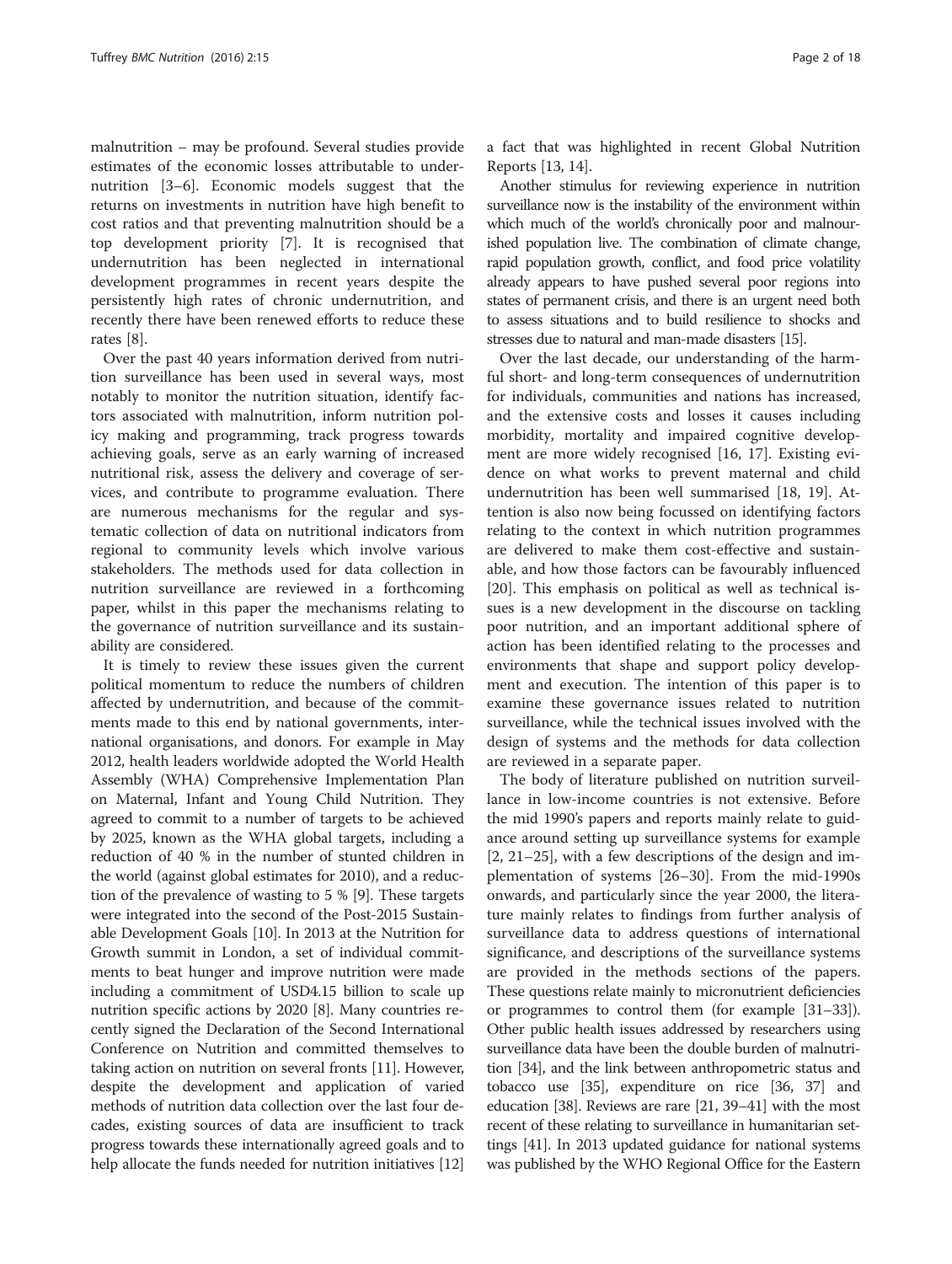Mediterranean [\[42\]](#page-15-0), and an inventory of systems run by government public health authorities was produced by the US Food and Nutrition Technical Assistance Project in 2014 [\[43\]](#page-15-0). Findings from a narrative review of the literature will be published elsewhere (Tuffrey, V. Nutrition surveillance systems: their use and value. London: Save the Children and Transform Nutrition, forthcoming.).

This paper explores why nutrition surveillance in lowincome countries is so hard to sustain, and identifies the key factors in systems which have been maintained. The paper summarises the development of nutrition surveillance over the last 40 years, and discusses its main applications; discusses factors associated with the sustainability of past systems; and finally examines other issues which may be critical for sustainable surveillance in the future. Together with the forthcoming paper which addresses the technical issues (Tuffrey V, Hall A. Methods of nutrition surveillance in low-income countries. Emerging Themes in Epidemiology, forthcoming.) the aim is to aid practitioners and agencies to amend or design costeffective and sustainable nutrition surveillance activities in order to reduce poor nutrition in low-income countries.

#### **Discussion**

#### Development of nutrition surveillance

The basis of nutrition surveillance can be traced back 100 years. Beginning just after World War I and increasingly during and after World War II, the international community collected data on national food balance-sheets to assist in efforts to allocate and distribute food in regions affected by conflict [[44](#page-15-0)]. In 1948 the Universal Declaration of Human Rights made pledges to improve food security and reduce under-nutrition [\[45\]](#page-15-0). By the early 1970s increased efforts were being made to collect information on food and nutrition to support decision-making as a result of declining global food stocks and rising prices, and because of famines in the Sahel and Bangladesh due to drought and floods respectively [\[46](#page-15-0)]. After these crises the term "food security" became current, defined at the first World Food Summit as the "availability at all times of adequate world food supplies of basic foodstuffs to sustain a steady expansion of food consumption and to offset fluctuations in production and prices" [[47](#page-15-0)] thus reflecting existing concerns about the global volume and stability of food supplies.

At the time of the 1974 World Food Conference, local malnutrition was viewed to be a result of a global food supply problem. At that conference, a universal declaration on the eradication of hunger and malnutrition was adopted. Also the establishment of a global nutritional surveillance system was proposed as a key strategy to alleviate hunger as well as the creation of the Global Information and Early Warning System on Food and Agriculture (GIEWS) within the Food and Agricultural Organisation (FAO), and the formation of the World Food

Programme (WFP). The World Health Organization (WHO) as lead agency, together with the FAO and UNICEF were invited to establish the global nutrition surveillance system, and its methods were developed by an expert committee. Their report did not include a clear definition of nutrition surveillance, but its general objective was described as follows: "Surveillance should provide ongoing information about the nutritional conditions of the population and the factors that influence them. This information will provide the basis for decisions to be made by those responsible for policy, planning and the management of programmes relating to improvement of food consumption patterns and nutritional status" [[2](#page-14-0)]. The committee recognised that for a global system to exist, action was first needed to develop national systems.

After the World Food Conference in 1974 there was considerable activity to set up national surveillance systems. Most countries had in place at least some elements which might contribute information, such as processes to monitor food supplies and economic conditions, plus data from clinic-based growth monitoring. An early review indicated that the challenge for nutritionists was to bring these elements together to create a coherent system and "to persuade decision-makers of the usefulness of such information" [[39](#page-15-0)]. Thus it is noteworthy that apparently even at the earliest stage in the development of nutrition surveillance, the source of motivation for national governments to set up systems was not the potential users of the information. In the 1970s, nutrition surveillance activities were strongly supported by bilateral donors including the United States Agency for International Development (USAID) and the Swedish International Development Agency (SIDA). Academic institutions were also involved to provide technical assistance and training, the most active of which was Cornell University.

Initial experiences were reviewed in 1979 and the findings disseminated through regional workshops in Cali, Colombia in 1981 [[21\]](#page-14-0) and Nairobi, Kenya in 1982 [\[48](#page-15-0)]. Further guidance was published which provided the definition of nutrition surveillance which is most often quoted nowadays: ".. to watch over nutrition, in order to make decisions which lead to improvements in nutrition in populations" [\[21\]](#page-14-0). By now the discussion of the causes of malnutrition had become more complex. Food and nonfood factors were distinguished, and the importance of poverty as an antecedent factor was acknowledged. In parallel, the definition of food security was revised in 1983 and now stated that food security required both "..physical and economic access to basic food", to reflect the entitlement approach advocated by the economist Amartya Sen [\[49\]](#page-15-0).

In parallel, national early warning systems to predict food shortages were developed, some with the support of the FAO, and monitoring nutritional status was included as a component. The most notable of these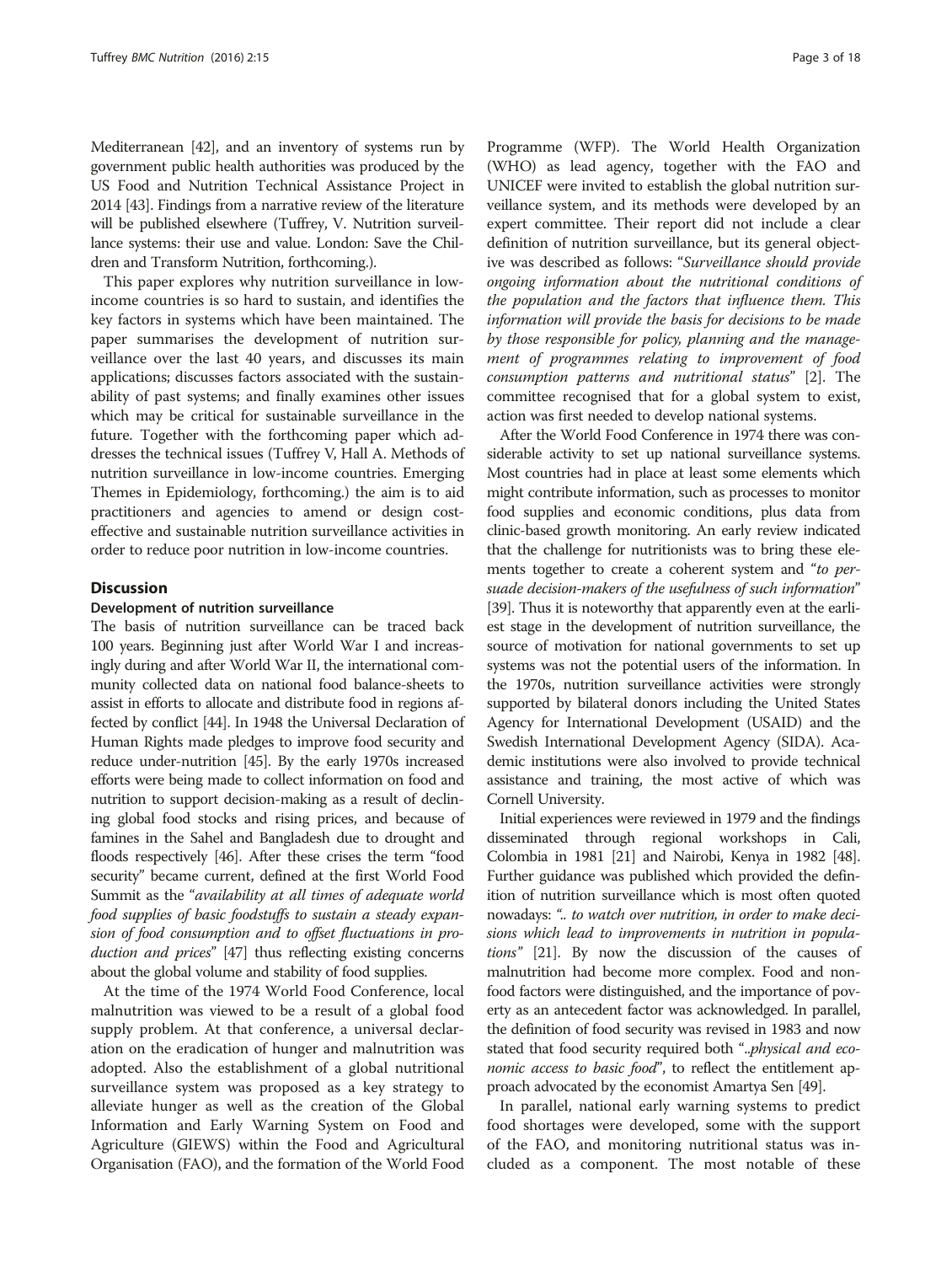systems were in Botswana [[50](#page-15-0)], Ethiopia [\[51](#page-15-0)], and Indonesia [[30](#page-15-0)]. By the early 1980s national surveillance systems existed in about 20 countries [[52\]](#page-15-0). Most were national or regional in scope and were based primarily on data on growth monitoring from clinics with infrequent additional surveys, while a few school-census systems existed, mainly in Central America. Some systems which started at this time have lasted and were useful, but many had complex and expensive data collection systems which generated information slowly that was of little use, so most eventually collapsed [[40](#page-15-0)].

Since the 1980s many countries and agencies have continued to undertake surveillance activities, but their work has rarely been documented and shared in the literature apart from a surge of interest in the early 1990s. A series of papers from a conference in Adelaide held in 1993 were published in an issue of the Food and Nutrition Bulletin [[53](#page-15-0)], and another series of papers was published on systems of food security and nutritional surveillance in Africa in a special issue of the journal Food Policy [\[54](#page-15-0)].

A number of elements in the nutrition landscape of the early 1990s had an impact on nutrition surveillance. First, the UNICEF conceptual framework of malnutrition was developed in 1990 in which three proximal determinants of nutritional status were identified: basic health services and a healthy environment; household food security; and maternal and child care [[55](#page-15-0)]. The recognition that care was a separate causal factor focussed the attention of surveillance on indicators related to behaviours that influence nutrition, such breastfeeding practices. Second, the concept of "utilisation" was incorporated into the definition of food security to reflect the importance of non-food factors such as disease due to poor hygiene, and nutrition data were increasingly used in surveillance of food insecurity (see below) [\[56](#page-15-0)]. Third, the first inter-governmental meeting on nutrition was held in 1992, called the International Conference on Nutrition, at which nutritional surveillance was adopted as one of the nine strategies in the World-wide Plan of Action on Nutrition ([\[57](#page-15-0)] p.33).

From the mid-1990s, two themes in the international context increased in importance and influenced the development of nutrition surveillance activities. The first was the increased priority given to surveillance of food security, and the development of methods to do this. At the World Food Summit in 1996, participants from 185 countries endorsed the establishment by governments of mechanisms to collect information on the nutritional status of all members of their communities to monitor and improve their household food security. A Food Insecurity and Vulnerability Information and Mapping System (FIVIMS) was created by the FAO and, in parallel, organisations concerned with food and nutrition security at a local level developed approaches for more

regular and context-specific data systems [\[44](#page-15-0)]. Today there are several accepted approaches for assessing household food security. Some, such as the Household Economy Approach, the Individual Household Method and Nutrition Causal Analysis, gather data using qualitative and quantitative methods from non-random samples of households, while others, such as the Comprehensive Food Security and Vulnerability Analysis undertaken by the WFP, collect data using cross-sectional, random sample surveys [[58](#page-15-0)]. There are also tools which can be added to these standardised approaches including the Household Dietary Diversity Score (HDDS), the Household Hunger Scale (HHS) and the Coping Strategies Index (CSI). In contrast, there is only one standardised approach to assessing childrens' anthropometric status, and this applies the set of procedures known as SMART (Standardized Monitoring and Assessment of Relief and Transitions) surveys [[59](#page-15-0)].

The second theme which influenced the development of surveillance activities after the mid-1990s was the control of micronutrient deficiencies. Evidence of the impact on health of micronutrient deficiencies, plus the existence of technologies to provide micronutrients at large scale and low cost enabled the prioritisation of micronutrient malnutrition control and led to a need for relevant data. The biomarkers of haemoglobin concentration and serum retinol concentration were added to some surveillance systems. Surveillance data were used to answer questions about micronutrient deficiencies or about programmes to control them, particularly in two countries with well-functioning nutritional surveillance systems, Bangladesh and Indonesia [[60](#page-15-0)–[63\]](#page-15-0). A global system for the surveillance of vitamin and mineral nutrition was established in 1991, managed by the Department of Nutrition for Health and Development in the WHO [[64](#page-15-0)].

Thus over the last 20 years or so, there has been a huge expansion in the amount of data collected on nutrition and nutrition-related factors. The types of data, the approaches used to collect them and the frequency of collection, depend on the administrative level. Nationally representative surveys are usually undertaken every 4 to 5 years by the USAID-supported Demographic and Health Surveys (DHS) and the UNICEF-supported Multiple Indicator Cluster Surveys (MICS), while a few countries have mounted their own nationally representative surveys, usually based on versions of the DHS and MICS protocols [\[65\]](#page-15-0). Household consumption and expenditure surveys (HCESs) contain a great deal of information about food acquisition and consumption and are undertaken every 3–5 years in more than 125 countries [[66\]](#page-15-0). Other types of national-level surveys exist which collect nutrition data including the Living Standards Measurement Study (LSMS) and the Core Welfare Indicator Questionnaire survey [[67](#page-15-0)]. At district and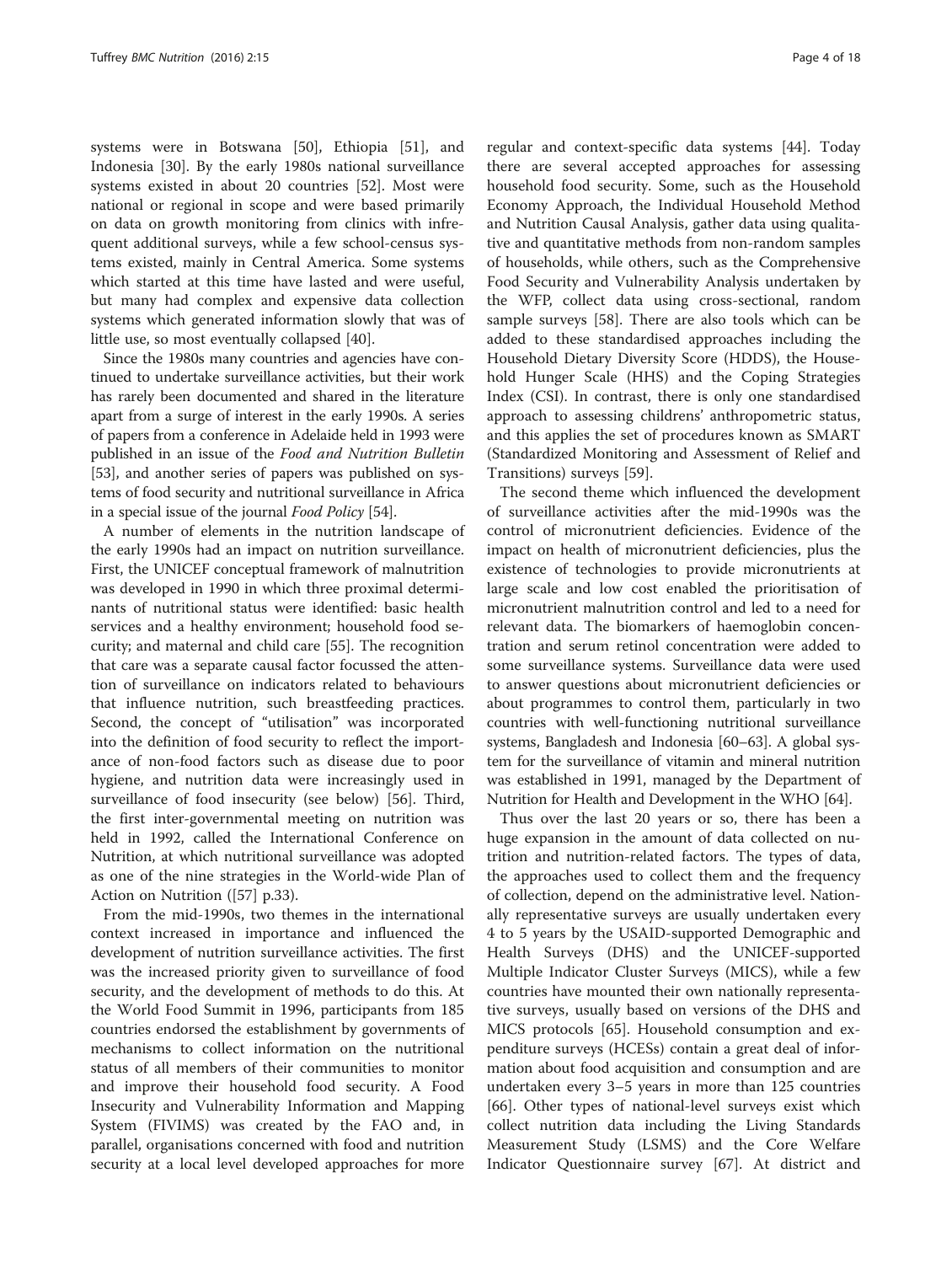community level, agencies such as ACF, Care, and Save the Children undertake systematic and regular assessments of anthropometric status and food security with differing amounts of integration between these two types of assessments [[58\]](#page-15-0).

As a response to the multiplicity of methods, international symposia were organised by the FAO [\[68](#page-16-0), [69](#page-16-0)]. At the second of these conferences, a persistent topic was the need for a coordinated approach whereby different agencies would focus on a core set of common indicators of food security which could be assessed consistently to facilitate an analysis of trends and enable comparisons to be made between countries. The poor links between information and decision-making was also frequently noted. Attention was drawn to the lack of data sources that adequately capture seasonality and other forms of intra- and inter-annual variation in food security, or to provide the geographic level of disaggregation needed to inform accurate targeting [[69\]](#page-16-0). To help resolve these deficits in data, it was suggested that anthropometric measurements of children could be included in existing national-level surveys, and possibly measurements of adults too [[67\]](#page-15-0).

Further guidance on surveillance was published in 2013 [\[42](#page-15-0)] in which the definition of surveillance relates to policy-making rather than decision-making as follows: "A food and nutrition surveillance system is a mechanism to transfer food and nutrition data into action through formulation, modification and application of the food and nutrition policy of a country"<sup>1</sup>. Much of the new guidance related to institutional aspects of nutrition surveillance. There are currently around 30 nationallevel systems operated under the auspices of government public health authorities [\[43](#page-15-0)].

In summary, despite over 40 years having passed since the start of formal nutrition surveillance initiatives, there are major unresolved issues. There is little consensus on the best methods to undertake nutrition surveillance [[41\]](#page-15-0) and many systems have been short-lived, yet few evaluations were done to learn why. It was recently noted that although nutrition surveillance is more typically associated with acute crises, it can also be an extremely valuable tool in a development context [\[43](#page-15-0)]. With this in mind, the next section considers the main applications of information derived from nutrition surveillance activities. Table [1](#page-5-0) includes details of the governance of three surveillance systems, those of Bangladesh, Ethiopia and Malawi, to provide context for the issues described in the following two sections. These systems were selected because they provide a geographical spread; they encompass the two major objectives of surveillance, long-term monitoring for policy and planning and timely warning; and literature describing the systems was available, including evaluations.

#### Uses of surveillance information

Mason and colleagues classified surveillance activities by purpose as follows: for long-term nutritional monitoring; to evaluate the impact of programmes and projects; and as early-warning systems [[21\]](#page-14-0). It was soon noted that systems were often founded with the intention to serve more than one function, so in practice the distinction between these types of surveillance was not clear, and the extent to which the information was used for the anticipated purposes was rarely evaluated [\[39\]](#page-15-0). Even now very few impartial evaluations of the use and value of surveillance information have been done and reported. The most common applications of surveillance information are briefly examined below, with examples. The methods used in nutrition surveillance are discussed elsewhere (Tuffrey V, Hall A. Methods of nutrition surveillance in low-income countries. Emerging Themes in Epidemiology, forthcoming.).

### Long-term monitoring for national and local policy and planning

Tracking the relationship between surveillance data and changes in policy is not easy, and few examples are available from the literature. Information provided by national surveillance systems based on growth monitoring have provided guidance to formulate general national nutrition policies and plans, for example in Sri Lanka, Costa Rica, Kenya and the Philippines [\[39\]](#page-15-0), even though such data are not ideal, as they are not representative of the whole population. Data collected by the Nutritional Surveillance Project (NSP, Table [1](#page-5-0)) in Bangladesh were used to emphasize the need for vitamin A supplements (VAS) for all 6–59 month old children to prevent night blindness, and so influenced the development of the VAS programme, while findings from the NSP in 1997–8 led to the extension of the period after delivery that a mother can be given vitamin A from 2 to 6 weeks [\[70\]](#page-16-0). In Indonesia the Ministry of Health used Nutrition and Health Surveillance System (NSS) data as a basis to formulate policy on anaemia control and used haemoglobin data as a sensitive indicator of economic difficulties. The findings of the NSS on breastfeeding and complementary feeding practices in the 2002 annual report were also used to promote and support breastfeeding activities in Indonesia which led to a change in national breastfeeding recommendations [[71](#page-16-0)].

Nationally representative data have been collected every few years by the DHS and MICS which enable long-term trends to be detected and progress to be monitored towards international targets, such as the first Millennium Development Goal and the WHA global targets [\[72](#page-16-0)]. Such time series data can be used to help understand how changes in exposures or the increase in programmes may be driving down the incidence of undernutrition [\[73\]](#page-16-0). However for detailed policy and planning purposes these surveys are not frequent enough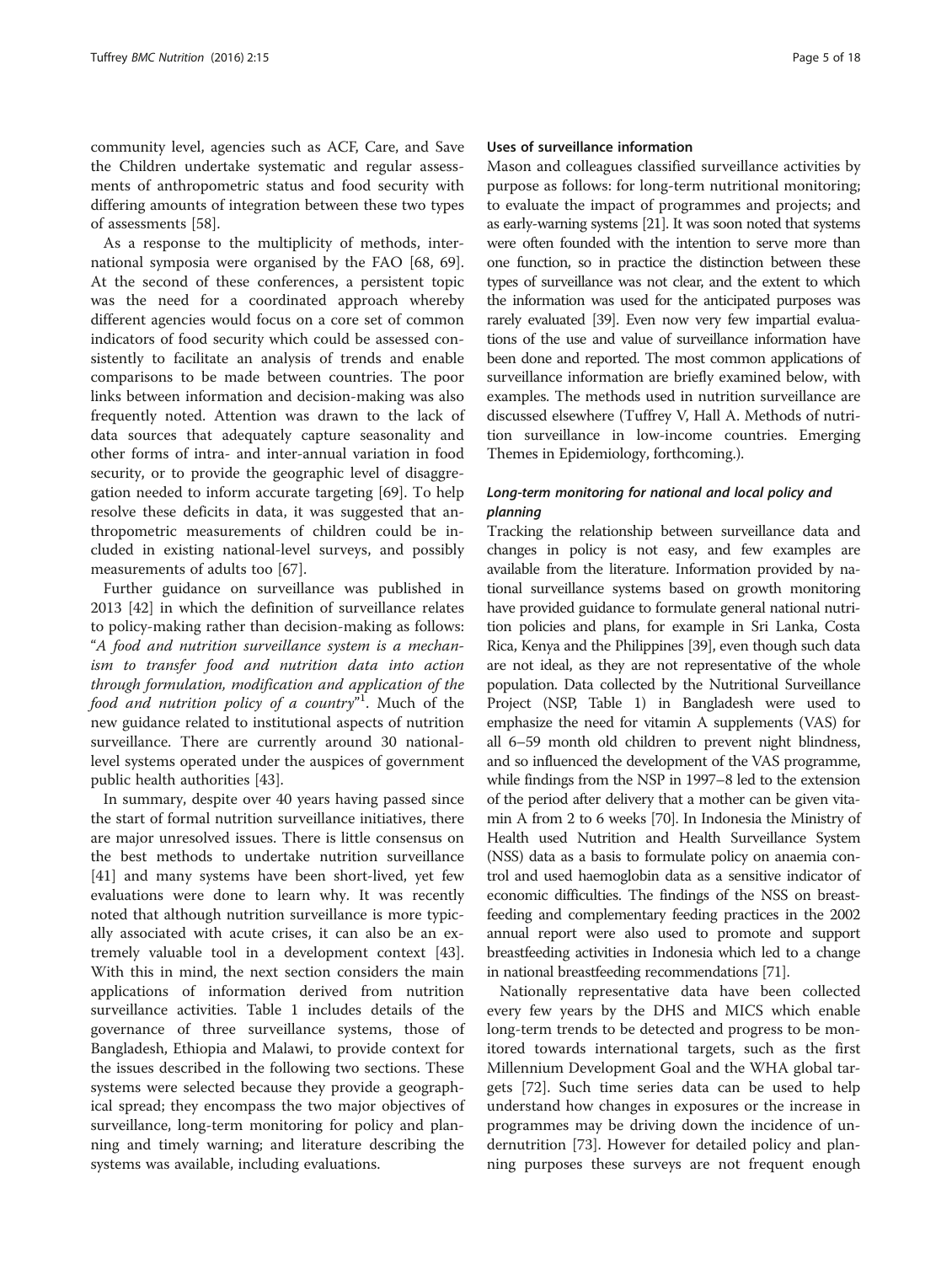# <span id="page-5-0"></span>Table 1 Three case studies of nutrition surveillance system administration in low-income countries

| Case study                           | The Nutrition Surveillance Project (NSP) and the<br>Food Security and Nutrition surveillance Project<br>(FSNSP), Bangladesh 1990-present ([70, 142, 143],<br>and Tuffrey, V. Nutrition surveillance systems: their<br>use and value. London: Save the Children and<br>Transform Nutrition, forthcoming.).                                                                                                                                                                                                                                                                                                                                                                                                                                                                                                                                                                                                                    | The Nutrition Surveillance Programme (NSP),<br>Ethiopia 1986-2001 [95, 144].                                                                                                                                                                                                                                                                                                                                                                                                                                                                                                                                | The Integrated Nutrition and Food Security<br>Surveillance System (INFSS), Malawi 2003-2008<br>$[77, 93, 145, 146]$ .                                                                                                                                                                                                                                                                                                                                                                                                     |
|--------------------------------------|------------------------------------------------------------------------------------------------------------------------------------------------------------------------------------------------------------------------------------------------------------------------------------------------------------------------------------------------------------------------------------------------------------------------------------------------------------------------------------------------------------------------------------------------------------------------------------------------------------------------------------------------------------------------------------------------------------------------------------------------------------------------------------------------------------------------------------------------------------------------------------------------------------------------------|-------------------------------------------------------------------------------------------------------------------------------------------------------------------------------------------------------------------------------------------------------------------------------------------------------------------------------------------------------------------------------------------------------------------------------------------------------------------------------------------------------------------------------------------------------------------------------------------------------------|---------------------------------------------------------------------------------------------------------------------------------------------------------------------------------------------------------------------------------------------------------------------------------------------------------------------------------------------------------------------------------------------------------------------------------------------------------------------------------------------------------------------------|
| Governance                           | There has been a national surveillance system in<br>Bangladesh covering most of the country for the<br>last 25 years, except for a break between 2006 and<br>2009. The Nutrition Surveillance Project (NSP), which<br>operated between 1990 and 2006 was established<br>by the NGO Helen Keller International (HKI) in<br>partnership with the national Institute of Public<br>Health Nutrition (IPHN) and a variable number of<br>mostly national NGOs who employed staff to<br>collect and enter the data. The successor to the<br>NSP, the Food Security and Nutrition Surveillance<br>Project (FSNSP), has operated since 2009 as a<br>partnership between HKI, the James P Grant School<br>of Public Health (JPGSPH) of BRAC University and<br>the Bangladesh Bureau of Statistics, part of the<br>Ministry of Planning. The FSNSP collects<br>anthropometric, food security, socio-economic and<br>environmental data. | Save the Children UK funded and implemented a<br>surveillance system between 1986 until 2001 which<br>generated data on anthropometry and food<br>security. Fifteen survey areas were purposively<br>selected to include the most famine-prone areas of<br>the country. The NSP provided information for the<br>Ethiopian government's Early Warning System (EWS)<br>within the Relief and Rehabilitation Commission<br>(RRC). The EWS had its own Nutrition Unit, but this<br>was poorly resourced and the EWS was mainly<br>dependent upon NGOs such as Save the Children<br>and Care for nutrition data. | This clinic-based sentinel system was designed and<br>coordinated by ACF and implemented between<br>2003 and 2008 in partnership with the Ministry of<br>Health and Ministry of Agriculture. The INFSS system<br>provided information on trends in nutrition among<br>children aged less than 5 years and their households'<br>food security situation, and the system covered most<br>of the country (26 out of 28 districts).                                                                                           |
| Financial support                    | Funded by USAID between 1990 and 2002, the<br>Dutch government between 2002 and 2006, and<br>the EU from 2009 to present day.                                                                                                                                                                                                                                                                                                                                                                                                                                                                                                                                                                                                                                                                                                                                                                                                | Save the Children both funded and implemented<br>the system.                                                                                                                                                                                                                                                                                                                                                                                                                                                                                                                                                | Funded by the EU, with technical support from<br>UNICEF and the FAO.                                                                                                                                                                                                                                                                                                                                                                                                                                                      |
| Objective                            | Initially timely warning, but as the number of regions<br>covered increased, the system became more of a tool<br>for national and local policy and planning.                                                                                                                                                                                                                                                                                                                                                                                                                                                                                                                                                                                                                                                                                                                                                                 | Timely warning.                                                                                                                                                                                                                                                                                                                                                                                                                                                                                                                                                                                             | Timely warning, and a tool for national planning.                                                                                                                                                                                                                                                                                                                                                                                                                                                                         |
| Methods of information dissemination | · Bulletins providing information on a specific topic.<br>· Presentations to the government, NGO partners,<br>donors and at national and international scientific<br>conferences.<br>· Scientific papers, for example on vitamin A<br>capsule distribution, homestead food production,<br>rice prices and malnutrition.<br>$\cdot$ A book.                                                                                                                                                                                                                                                                                                                                                                                                                                                                                                                                                                                   | · From 1995 there were two publications: NSP<br>Reports and NSP Focus. These were distributed to<br>around 20 donors, NGOs and other external<br>agencies, and within the Disaster Prevention and<br>Preparedness Commission (DPPC) and other<br>government agencies.<br>• Staff members from Save the Children participated<br>in the federal DPPC Early Warning Group, attended<br>meetings and contributed to discussions about needs.                                                                                                                                                                   | • Each month a bulletin was issued, with the results<br>of the data analysis presented by district and<br>livelihood zone showing trends over time for<br>information on both nutrition and food security.<br>• Reports and bulletins were shared with government<br>ministries and other interested institutions.<br>• Findings were sent to the district representatives of<br>ministries, and presented at Nutrition and Food<br>Security meetings.                                                                    |
|                                      | Comment from evaluation [68]: Some stakeholders<br>found the bulletins were appropriate for nutrition<br>experts only. It was suggested that an additional<br>short and simple report in the local language,<br>Bangla, should be produced.<br>Note: These points refer to the NSP after 2000.                                                                                                                                                                                                                                                                                                                                                                                                                                                                                                                                                                                                                               | Comment from evaluation [93]: Information was<br>presented regularly in a format that was easy to<br>understand, but not enough attention was given to<br>ensuring a response.                                                                                                                                                                                                                                                                                                                                                                                                                              | Comments from evaluation (van der Heide A.<br>Evaluation of the sustainable nutrition rehabilitation<br>project (SNRP) and review of the integrated<br>nutrition and food security surveillance system<br>(INFSSS). Action Against Hunger, Unpublished.) The<br>bulletin was often published late, and while it was<br>very readable for people with knowledge of the<br>subject, staff at district level found it difficult to<br>understand. Interviewers and health surveillance<br>assistants never saw the bulletin. |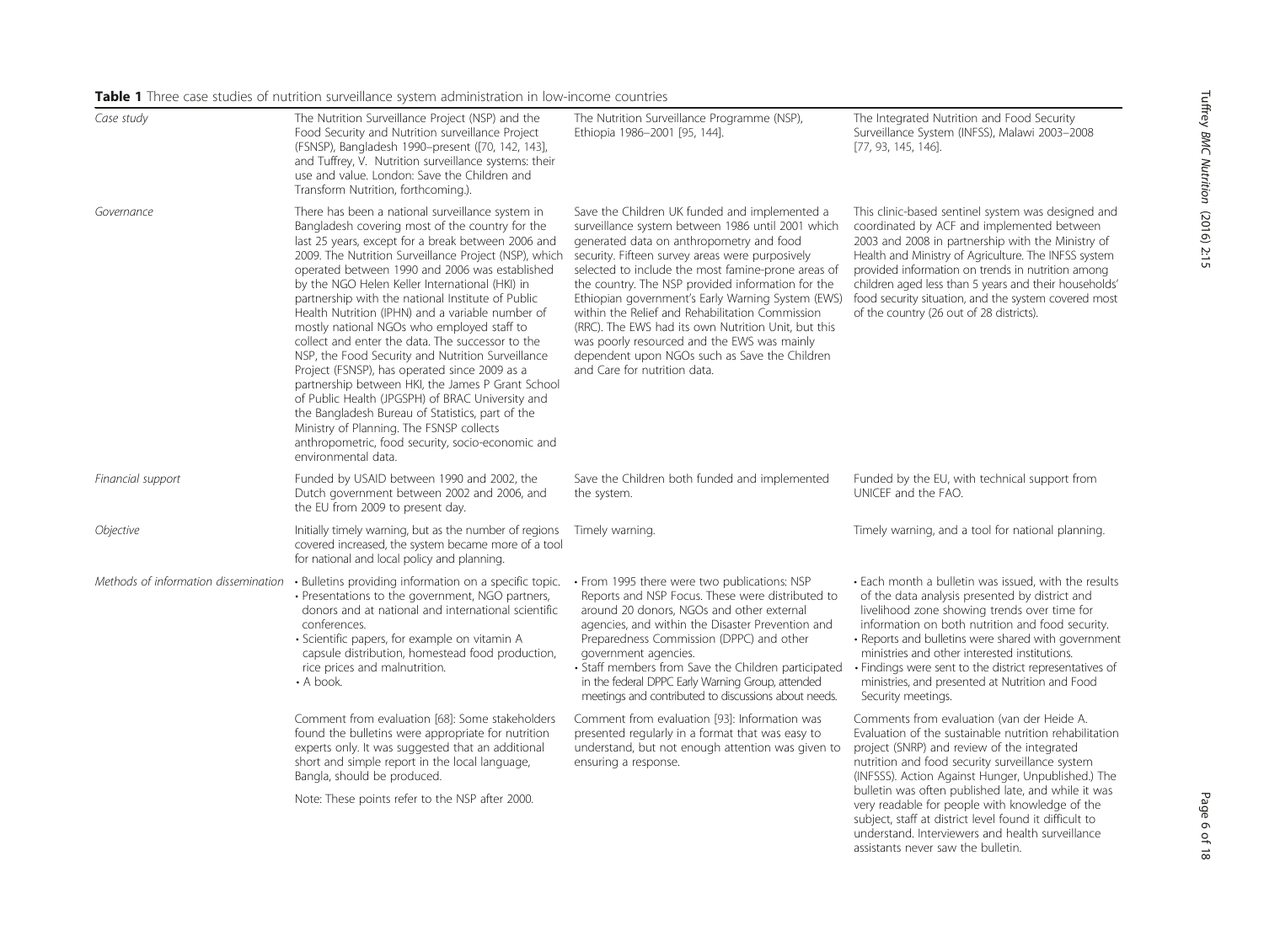# Table 1 Three case studies of nutrition surveillance system administration in low-income countries (Continued)

| Transfer of institutional base | The NSP was never transferred to the government.<br>HKI tried to build capacity in the IPHN through<br>secondment of staff, but this had little effect since<br>government policy is to regularly transfer personnel<br>between functions after a number of years. When<br>the FSNSP started in 2009, the process of<br>institutionalisation was not delineated, but at least<br>this time it was identified as an activity in the<br>programme that needed separate support. So the<br>EU separately funded a programme within<br>Bangladesh Bureau of Statistics (BBS) called the<br>"Nutrition Surveillance Component Project" through<br>which the BBS conduct Post-Enumeration Checks<br>(PECs) for quality control and arrange training<br>programmes for capacity-building. Thus the process<br>of transferring the FSNSP from BRAC University and<br>Helen Keller International to the BBS has started.<br>although the exact manner remains to be finalised,<br>if the system finds a donor to sustain it. One model<br>is for the BBS to take over the data collection and<br>reporting from the JPGSPH, with HKI still being<br>involved with data analysis and training, and JPGSPH<br>being responsible for quality control including PECs.<br>Alternatively health workers at community level could<br>undertake data collection. | The institutional base was transferred from Save<br>the Children UK to the Disaster Prevention and<br>Preparedness Commission (DPPC), Ministry of<br>Agriculture. In 1998, Save the Children UK decided<br>to stop collecting data and, despite a 3-year plan to<br>transfer skills, the system was not sustained after<br>2001. This was due to a lack of human and financial<br>resources within the DPPC, formerly the RRC, to<br>deal with nutrition.                                   | The intention was to transfer the institutional<br>base from ACF to the Ministries of Health and<br>Agriculture, and training and materials were<br>provided to enable this. However, from the start the<br>system was perceived as belonging to ACF rather<br>than the government, and this perception did not<br>change during the operational period. One reason<br>was that no single government structure was<br>responsible for the INFSSS and no physical place<br>was available to "house" the project within one of<br>the two ministries or other governmental agency.<br>When funding for the system ended and ACF<br>withdrew support, the system quickly began to<br>decline. There was a lack of ownership, a lack of<br>human resources to undertake data entry and<br>analysis, and unclear roles and responsibilities<br>among government employees. |
|--------------------------------|-------------------------------------------------------------------------------------------------------------------------------------------------------------------------------------------------------------------------------------------------------------------------------------------------------------------------------------------------------------------------------------------------------------------------------------------------------------------------------------------------------------------------------------------------------------------------------------------------------------------------------------------------------------------------------------------------------------------------------------------------------------------------------------------------------------------------------------------------------------------------------------------------------------------------------------------------------------------------------------------------------------------------------------------------------------------------------------------------------------------------------------------------------------------------------------------------------------------------------------------------------------------------------------------------------------------------------------------------|---------------------------------------------------------------------------------------------------------------------------------------------------------------------------------------------------------------------------------------------------------------------------------------------------------------------------------------------------------------------------------------------------------------------------------------------------------------------------------------------|-----------------------------------------------------------------------------------------------------------------------------------------------------------------------------------------------------------------------------------------------------------------------------------------------------------------------------------------------------------------------------------------------------------------------------------------------------------------------------------------------------------------------------------------------------------------------------------------------------------------------------------------------------------------------------------------------------------------------------------------------------------------------------------------------------------------------------------------------------------------------|
|                                |                                                                                                                                                                                                                                                                                                                                                                                                                                                                                                                                                                                                                                                                                                                                                                                                                                                                                                                                                                                                                                                                                                                                                                                                                                                                                                                                                 | Present-day surveillance is still coordinated by the<br>Ministry of Agriculture and there are three main<br>sources of information: existing programme data<br>systems; ad hoc surveys using SMART methods in<br>regions where early warning information indicates<br>that the nutrition situation is deteriorating; and<br>bi-annual nutrition surveys in vulnerable regions,<br>which are supported by UNICEF and partly funded<br>by the UK Department for International<br>Development. | The use of Rapid SMS technology was piloted in<br>three clinics in 2009, and now a 'rapid surveillance<br>system' for health facility and community screening<br>is being established, supported by UNICEF and<br>the EU.                                                                                                                                                                                                                                                                                                                                                                                                                                                                                                                                                                                                                                             |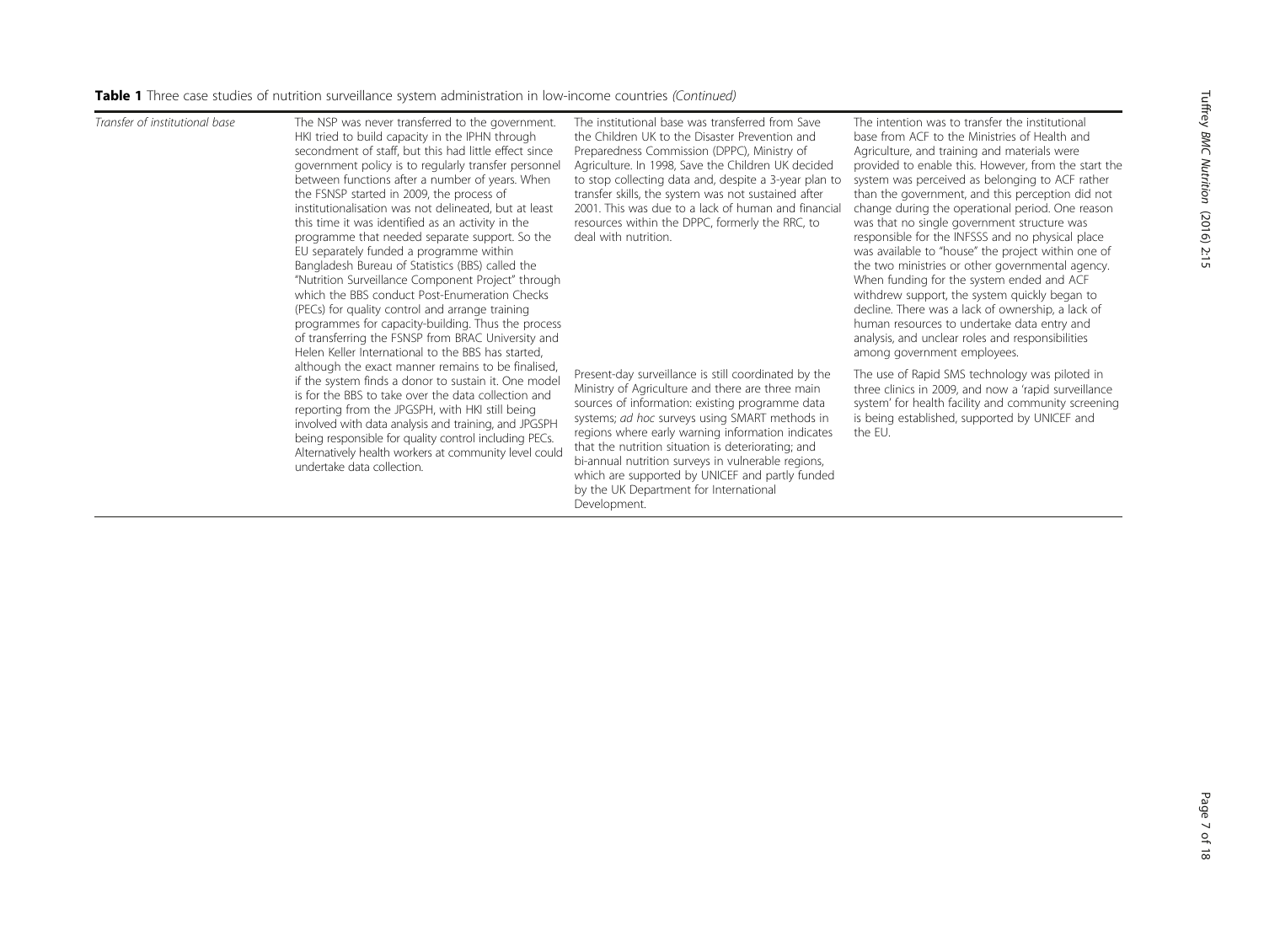and the data cannot be disaggregated sufficiently to identify locations or socio-economic groups that are most in need of interventions. For this reason, some countries implement systems of repeated representative cross-sectional surveys with national or area-specific coverage, such as Bangladesh (Table [1](#page-5-0)) [\[74](#page-16-0)], Indonesia [[75\]](#page-16-0) and Nicaragua [[76\]](#page-16-0), while some countries use sentinel sites, such as the INFSS system in Malawi (Table [1](#page-5-0)) [[77\]](#page-16-0) and Mozambique [\[78](#page-16-0)]. Examples of data being used for local-level planning can be found in the reports of the Bangladesh and Indonesian surveillance systems. In the latter, vitamin A coverage and other nutritional indicators were used by individual districts for health budgeting purposes [[79\]](#page-16-0). In the former, NSP data were used to assess the severity and magnitude of the impacts of disasters which guided relief and rehabilitation efforts in the 1990s. Partner NGOs refined geographical targeting and changed their methods of targeting, for example using data on income rather than data on the diet [[74\]](#page-16-0).

For local planning purposes in most countries, repeated surveys, which allow disaggregation of data at a low level of administration such as a district, are prohibitively expensive and this is therefore not necessarily the best approach. Instead there is potential for the better use of routinely collected administrative data<sup>2</sup> for local nutrition monitoring [\[72](#page-16-0)] provided that such data are interpreted with caution and with additional contextual information. Good examples of this type of use are available from Ghana [[80\]](#page-16-0), Ethiopia [[81\]](#page-16-0), Somalia [\[82](#page-16-0)], the Palestinian Territories [\[83](#page-16-0)] and Maharashtra state in India [[84](#page-16-0)].

Nutrition surveillance data can also be used to monitor the effects of events and policies on poorer members of society, for example the impact of structural adjustment policies in the 1980s [[39](#page-15-0)]; an economic crisis and the US Embargo in Cuba [[85](#page-16-0)]; economic sanctions in Haiti [[86](#page-16-0)]; simultaneous drought and financial crisis in Indonesia [[87](#page-16-0)]; and the food price crisis in Zimbabwe [\[88\]](#page-16-0).

### Evaluation of the nutritional impact of programmes and projects

The evaluation of programmes was identified as one of the original goals of nutrition surveillance but in order to attribute changes in outcomes convincingly to programme activities, a custom designed survey is needed, that is, a prospective design with some form of both before-after measures, and comparisons either with-without the intervention, or with significant variation in exposure to the interventions to enable a dose–response effect to be detected. Given that most early nutrition surveillance systems used administrative data, it was not realistic to think that such data could be used to attribute impact and to assess effectiveness. However, administrative data can be a useful adjunct to custom data collection to evaluate the

effectiveness of programmes, for example in Ethiopia [[89](#page-16-0)]. Data collected for surveillance purposes are more useful for programme evaluation than administrative data and have been used to construct a plausible case both for the effectiveness of interventions, for example a social marketing campaign that promoted the consumption of darkgreen leafy vegetables and eggs in Indonesia [[90](#page-16-0)], and for a lack of effectiveness, for example the National Nutrition Programme (NNP) in Bangladesh [[74](#page-16-0)].

In contrast to estimates of effectiveness, it is relatively straightforward to monitor the implementation of programmes and projects as long as data are collected on process indicators such as access to and use of services, such as in the system in Nicaragua [\[91\]](#page-16-0). Some process indicators are collected in any case as part of national surveys such as DHS and MICS which can be used to check whether services are being delivered to the target group.

#### Timely warning

There are many situations in which nutrition surveillance data have been used to warn of a deteriorating nutrition situation and enable mitigating actions to be taken. For some systems this is the primary objective, such as the Bangladesh NSP when it was created in 1990 (Table [1\)](#page-5-0), while for other systems timely warning is just one of a number of goals. Anthropometric status does not provide a good predictive indicator because of the time lag between exposure to causes of malnutrition and the outcome. Data that predict potentially harmful trends in food security or disease are more helpful, such as data on food prices or rainfall. Changes in dietary practices may occur at an early stage of a food crisis, and can be detected by surveillance because comparative data from previous years are available, so a change is noted. For example in Indonesia, surveillance data revealed that the quality of the diet rather than its quantity had changed during an economic crisis, when reduced access to animal and fortified foods led to lower dietary intakes of iron [\[92\]](#page-16-0).

Several examples exist in Malawi of mitigating actions as a result of surveillance. Information from the Integrated Nutrition and Food Security Surveillance System (Table [1](#page-5-0)) was used mainly at the national level by the Malawi Vulnerability Assessment Committee (a consortium of government, NGOs and UN agencies) to trigger or scale up emergency responses [\[93\]](#page-16-0). For example, during the 2005 food crisis, information contributed to targeted scaling up of nutrition rehabilitation units, supplementary feeding programmes, community based therapeutic care, and school feeding programmes [\[94\]](#page-16-0). In Ethiopia, the Nutrition Surveillance Project (NSP) was primarily used as a tool to advocate for a response to provide food aid (Table [1](#page-5-0)). For example in 1997, surveillance information warned of a crisis in Wollo, and in 1998 an emergency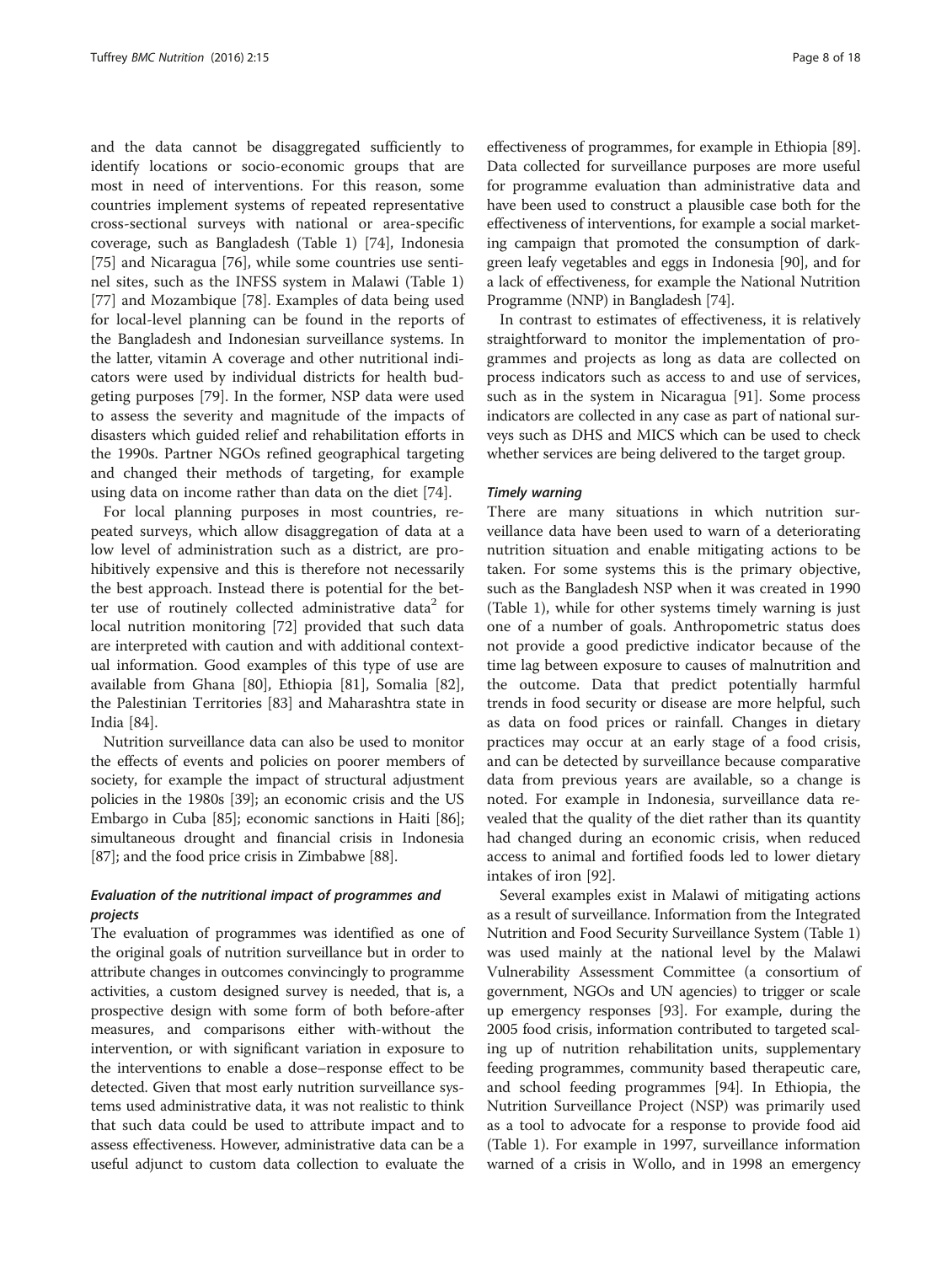was declared leading to distribution of food aid. The NSP also warned of a crisis in Wolayita in 2000, leading to nutrition surveys and the establishment of feeding centres [\[95\]](#page-16-0).

For early warning in situations of chronic poverty and vulnerability, it is difficult to identify the point at which a "normal" situation becomes a crisis, both in urban [\[96, 97](#page-16-0)] and rural contexts [[98](#page-16-0)]. In slow-onset food crises, early action often falls between time-bound humanitarian funding on the one hand and slowly responsive development funding on the other [\[99](#page-16-0)].

#### Using information for action

The early definitions of nutrition surveillance cited above, show that decision-making has always been a key objective [[2, 21\]](#page-14-0). However the connection between information and action is complex. Effective action to address nutrition issues at a national level is dependent on many factors apart from the existence of information or evidence. Such factors include leadership, prioritisation of nutrition, the policy context, and operational capacity [[100\]](#page-16-0). Better knowledge of the politics of nutrition and an understanding of how best to drive political commitment to nutrition and turn it into action on the ground is needed [[101](#page-16-0)]. Similarly in a humanitarian context, there is a history of warnings based on evidence that were not acted upon. A greater understanding of the politics and processes of decision making could increase the potential for timely and appropriate responses [[102\]](#page-16-0).

The needs of busy decision-makers have apparently not been borne in mind when planning and implementing nutrition surveillance systems. For example, findings need to be expressed in terms that are comprehensible to stakeholders who are not nutritionists, including government officials, people in civil society, and managers in the UN and donor agencies. In evaluations of two former surveillance systems, the outputs were described as being comprehensible only by nutrition experts (Table [1\)](#page-5-0). A critical evaluation of a selection of more recent reports, and discussions with key informants indicated there is still much potential to improve the communication of findings, for example by simplifying terms, by producing separate reports for different types of users, and by having a stronger focus on the policy and programming implications of findings (Tuffrey, V. Nutrition surveillance systems: their use and value. London: Save the Children and Transform Nutrition, forthcoming.). Also, the information outputs are often not timely relative to the needs of decision-makers. Early warning systems can be powerful tools in maintaining access to basic foods, but to be effective rapid action must follow data collection. Unless the information generated is integrated effectively with decision-making processes, there is little justification for such systems. This is not all: the need for sustainability of surveillance has frequently been overlooked, and institutional issues are also important.

#### Factors leading to lack of sustainability

Ownership and sustainability are closely linked. In lowincome countries, where technical capacity may be lacking and resources may be stretched, external agencies have become involved with national surveillance systems, both in their funding and implementation, and many systems have not survived the decline or withdrawal of external support. This section discusses ownership and sustainability in relation to the connected themes of financial support, developing capacity, the location of the institutional base, the demand for data and participation in the processes of surveillance.

#### Dependence on external financial support

Few low-income countries can afford to invest in the infrastructure needed for strong surveillance systems. Thus sustainability, in addition to the relevance and success of capacity building efforts (see below), relates largely to whether there is sufficient interest among donors and other external agencies to support the system [[95\]](#page-16-0). A key question faced by national governments, donors and other external agencies, is whether these systems offer value for money, and unfortunately it is impossible to address this except in very qualitative terms. Clearly, in the past, the decision was in some instances that they did not offer sufficient value in comparison with other demands on resources.

The cost-benefit ratio is likely to differ depending on the context, but the case is clearest for the purposes of timely warning. Depending on the size of the survey, around five years ago, the cost of an ad hoc survey of anthropometric status was between USD6,000 to USD14,000 [\[103, 104\]](#page-16-0). In Ethiopia, 509 surveys were carried out between 2000 and 2009 [\[105](#page-16-0)]. This is an average frequency of more than 1 per week at a cost of more than USD500,000 per year. It was calculated that the Save the Children (SC) surveillance system in Ethiopia (Table [1\)](#page-5-0) had provided data from nearly four times as many sites and four times a year compared with the amount of data that could have been generated for the same cost per year by individual nutrition surveys [\[95](#page-16-0)]. At the time that SCUK stopped the NSP, the organisation perceived the cost of surveillance as expensive. But compared with the amount then spent on aid to Ethiopia, it was not expensive: the annual cost represented less than one per cent of the value of food aid delivered by the United States Agency for International Development (USAID) in non-emergency years [[95](#page-16-0)].

It can be argued that a good early-warning mechanism that triggers a protective response is more cost-effective than having to support a full-scale humanitarian response to a nutritional emergency ([[42\]](#page-15-0), p.18). One can therefore justify an investment in closely monitoring food and nutrition security in highly vulnerable regions such as the Horn of Africa, to which many millions of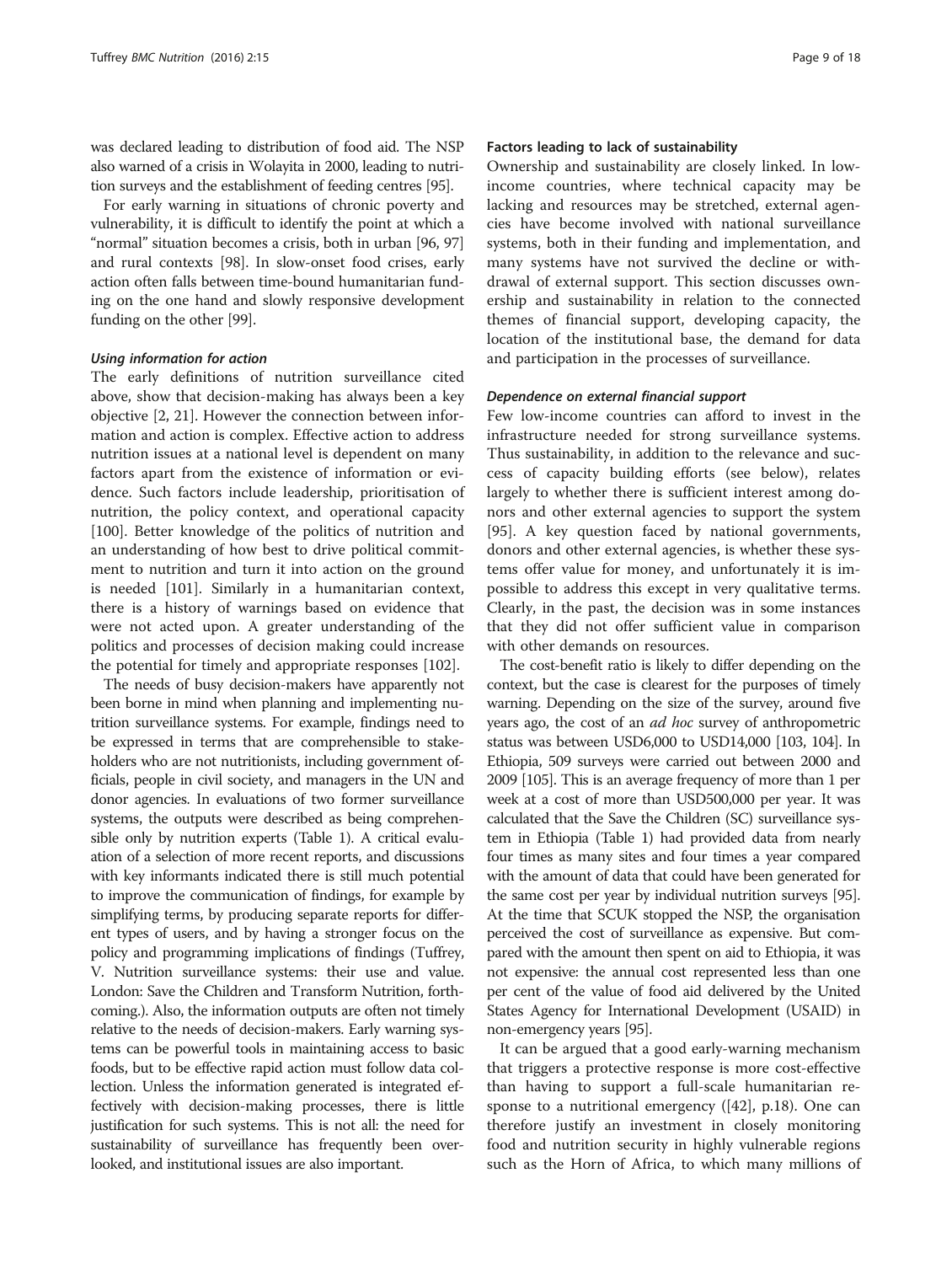dollars of humanitarian assistance are directed annually [[106\]](#page-16-0). For example, the UK Department for International Development (DfID) is supporting nutrition surveillance in Ethiopia and will continue to do so at least until 2017. The difficulty of calculating the value for money of this support was noted by this donor, together with the observation that the nutrition data have a multiplier effect in terms of leveraging wider humanitarian expenditure, which totals £200–£400 million annually in Ethiopia, and helps to ensure that these larger resources are directed to where they are needed most [[107](#page-16-0)].

Unfortunately donors work to budget cycles of 5 or 10 years at most, and their priorities change. In Bangladesh USAID funded the NSP from 1990 to 2002, a relatively long period in terms of programme support (Table [1](#page-5-0)). The Dutch government took over from USAID but then there was a gap in funding from 2006 until 2009, and it is now funded by the EU, although that support is coming to an end. The total EU contribution (90 %) is  $\epsilon$ 5.2 million or about  $\epsilon$ 1 million/year, and this represents a relatively small proportion of the total budget for Bangladesh managed by EuropeAid, which was €131 million in 2011 [[108\]](#page-16-0).

This level of support for a system would appear to be a good investment from a donor's perspective. Clearly it is impossible to demonstrate a causal link between surveillance activities and key outcome indicators. However in countries such as Bangladesh with a long tradition of collecting and using quantitative data, there is a plausible and convincing argument that investing in nutrition surveillance to provide information for policies and programmes in health and development offers good value for money. High-level users in Bangladesh habitually draw on the information provided by the FSNSP to justify and target nutrition-sensitive and nutrition-specific interventions and there is great potential to increase the utility of the system by improving the communication of information.

#### Lack of capacity development

Sustainability is not only linked to sufficient financial support, but also to the extent to which well-designed plans exist to build local capacity, and to the commitment and ability of a government to support the system. With these two factors in place, dependence on external assistance can be steadily reduced over time. Thus capacity building for planning and implementing national surveillance systems, both for individuals and institutions at different levels, is a vital element in building surveillance, yet in the past it has often been overlooked in favour of the technical issues.

Plans to build local capacity have often been poorly designed or absent, so systems do not survive the reduction or loss of external assistance. For example a lack of sufficient national capacity was identified as one of the main reasons the Ethiopian NSP did not survive the handover from SCUK [[95](#page-16-0)] (Table [1](#page-5-0)). The commitment of the national government to building capacity is also vital. It is important that individuals who have become competent as a result of training and work experience are allowed to remain in post rather than be transferred to other unrelated positions. In the Malawi and Bangladesh surveillance systems (Table [1](#page-5-0)), many individuals who had been working as government counterparts of staff of the external agencies were moved from surveillance to other duties after a few years (Tuffrey, V. Nutrition surveillance systems: their use and value. London: Save the Children and Transform Nutrition, forthcoming.).

#### Location of the institutional base

It can be argued that information relating to health services and the systems for its supply are a "public good" as they meet the defining criteria of being nonexcludable<sup>3</sup> and non-rival<sup>4</sup>. Thus national governments have a primary responsibility to supply information on health and nutrition, both alone within their jurisdictions, and together with international agencies to allow international comparisons and global reviews.

Country governments are therefore the natural owners of national nutrition surveillance systems (although if there is a sensitive political environment, for example in Ethiopia in the 1990s [[95\]](#page-16-0), it may be preferable for the information to be provided from a source that is independent of government). In addition to this theoretical justification, there are practical reasons for integrating nutrition surveillance systems within government structures. First, surveillance information is intended for policy and planning purposes. Civil servants and politicians who are responsible for designing and implementing a country's food and nutrition policy must trust and understand the information, and the ownership of data by external experts may lead to remoteness and distance. Second, consistency in data collection needs a stable administration, and, while the priorities of donors and aid agencies often change, government structures are relatively permanent. Third, surveillance systems can be a mechanism for capacity building, and the skills, tools and infrastructure created can contribute generally to national development.

As discussed above, due to the high cost of surveillance, external institutions including UN agencies and non-governmental organisations have often been involved in funding and implementing systems. There is a disadvantage when the funder and implementer are the same institution: it can lead to institutional isolation which can reduce "buy-in" and therefore affect responses for example, the NSP in Ethiopia led by SCUK [[95](#page-16-0)] (Table [1\)](#page-5-0). As has already been mentioned, external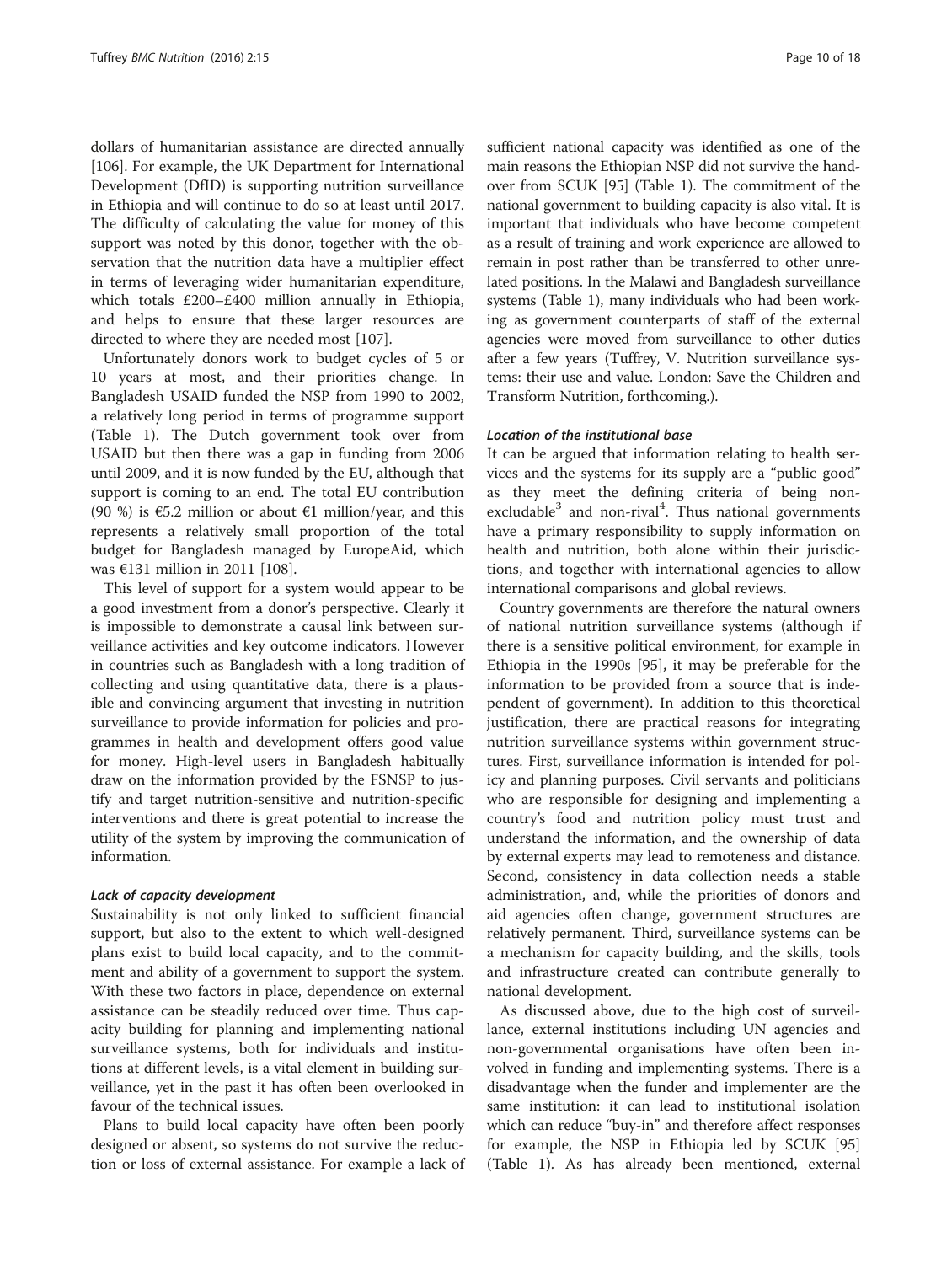bodies have often prioritised technical rather than institutional issues and so, historically, there has been little investment in developing capacity and a lack of planning to enable the transfer of the systems to governments once their capacity is sufficiently developed. This lack of planning and resourcing means that systems often do not survive in competition with the other national priorities of the government, such as in Malawi in 2008 (Table [1](#page-5-0)). A good model in this regard is the FSNSP in Bangladesh, where funding separate from that allocated to the surveillance activities was allocated to institutionalise the surveillance system within a government structure [\[109\]](#page-16-0) (Table [1\)](#page-5-0).

The location of the specific institutional base of national surveillance systems within government varies between countries. A recent review reported that in Guatemala, Indonesia, Mozambique, Nicaragua, Palestinian Territories, Sudan, Viet Nam and Zambia it is within the Ministry of Health; in Bangladesh it is located within the Ministry of Planning, and only in the Democratic Republic of Congo and Ethiopia is the Ministry of Agriculture mentioned [\[43](#page-15-0)].

The need to establish one central surveillance unit to be responsible specifically for data collection, analysis and interpretation, was highlighted in the most recent guide ([\[42](#page-15-0)], p.36). This reproduces advice provided in the very first guide, however the earlier advice also advocated care in the choice of the institutional base: - "The central unit should.. be closely associated with, or part of the planning apparatus in the government… not be within the responsibility of a specialized ministry itself (e.g. agriculture or health), but should rather provide them with the information they require". It was noted that in countries in which food and/or nutrition institutes exist, those might fulfil some functions of the central unit. The early guidance also emphasised that this unit should present the results in a way that is immediately understandable so that by identifying the implications for action, it becomes useful to those responsible for planning  $([2], pp 43-4)$  $([2], pp 43-4)$  $([2], pp 43-4)$ .

Given that resources may be targeted based on the findings of surveillance, a neutral institutional base for surveillance activities seems essential so that the findings can be perceived as impartial. The choice of the Ministry of Planning or equivalent seems ideal because of its neutral position with regard to sectors whose activities are designed to influence nutritional status and food security, especially the two key ministries of Health and Agriculture. It is possible that in some countries the clear ownership of surveillance outputs by one sector (usually health) has contributed to a lack of trust in the information, leading to a weak demand for the information which thus had an effect on sustainability.

#### Lack of demand

For the long-term sustainability of any public health activity, not only are there technical, institutional, and

financial dimensions, there also needs to be social sustainability. In other words, there needs to be a pressure to continue. For nutrition surveillance there are many existing and potential users of the information that is produced, including officials and technical staff: in national and sub-national levels of government; in the health sector (national, district and local); in nongovernmental organisations (international, national, district and local); in inter-governmental organisations such as the UN agencies; in donor agencies; in academic institutions (local and international) and training institutions; in the media; and in the food industry, and last but not least, members of the general public.

Historically there has been little demand for nutrition surveillance information from sub-national levels and communities perhaps because, despite the identified benefits of decentralised planning and decision-making in nutrition [\[110](#page-16-0)], this is not a reality in most lowincome countries. Most of the demand for information comes from people at national or international levels. As the recent global financial crisis has meant that development budgets are increasingly under scrutiny, donors need proof of success, so accountability for expenditure is becoming more important. Also UN bodies, donors and civil society would like to track progress towards international goals such as Millennium Development Goals and the WHA targets, and regular data on nutrition outcomes can demonstrate governments' accountability in this regard [\[111](#page-16-0)]. These factors have helped stimulate the current major global initiative to support health information systems in low income countries [[112\]](#page-16-0) which will have the benefit for nutrition surveillance of enhancing the quality and quantity of nutrition data from health systems. This has contributed to recent initiatives to support national level nutrition information systems ([[14\]](#page-14-0), p.113) and surveillance systems [[113](#page-16-0)]. Thus there is both external demand and potential external support for countries to compile and analyse their information, and this is increasingly the case within the context of the UN "data revolution" initiative with respect to sustainable development [\[114\]](#page-17-0). With respect to nutrition data in low-income countries, the data revolution entails increasing the credibility of data collected; focussing data collection on a set of core outcome indicators; and ensuring that comparable time series data are collected regularly, rather than necessarily collecting more data ([[14](#page-14-0)], p.113–114). Ways to address these three issues are discussed elsewhere (Tuffrey V, Hall A. Methods of nutrition surveillance in low-income countries. Emerging Themes in Epidemiology, forthcoming.).

It also needs to be recognised that tracking targets may not be a top priority for national governments, and there might be an element of reluctance if the data show that the country is not performing well in comparison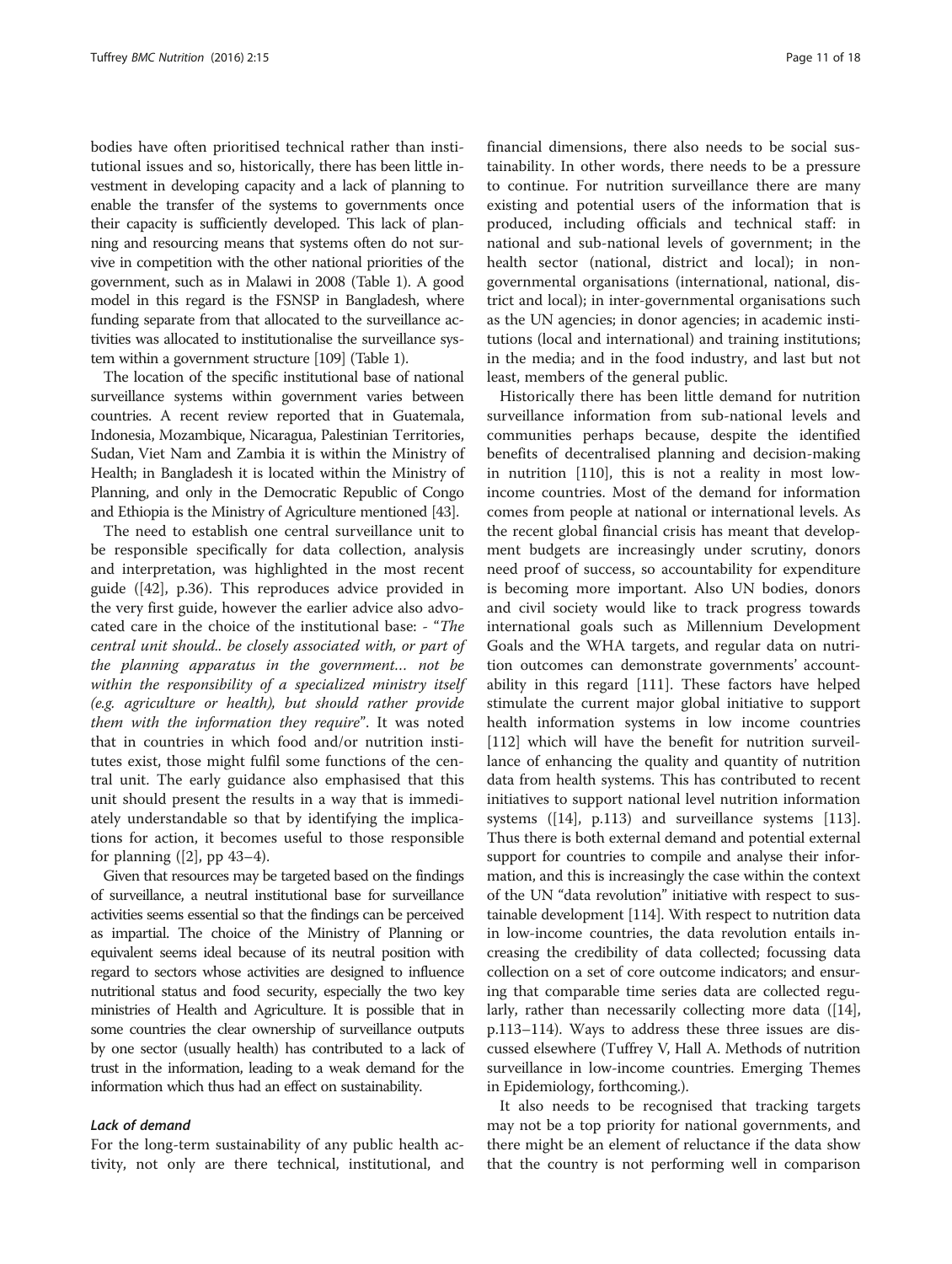with others. If the demand for the information is mainly from external sources and is used to name and shame, it is hardly surprising that some governments do not prioritise surveillance activities.

Nutrition surveillance information can also be used for advocacy, another aspect of accountability, and this role in influencing the basic causes of malnutrition has long been recognised [[52\]](#page-15-0). The establishment and strengthening of civil society in countries involved in the Scaling up Nutrition (SUN) movement [[115\]](#page-17-0) is likely to increase the demand for information. Organisations other than those implementing the surveillance system are best placed to assess accountability and use the information for advocacy, since institutions responsible for surveillance need to remain independent in order to protect the credibility of the information. Ideally the surveillance unit would build links with organizations that are better placed to undertake advocacy and involve them with the system's design and data analysis. For example in Maharashtra state in India, two civil society movements have helped raise awareness about child undernutrition which has increased pressure on local government and has held officials to account ([\[84](#page-16-0)], p.76).

#### Lack of participation

The fifth and final factor to be considered relating to sustainability is participation, which is strongly linked with the previous factor, demand. Historically surveillance systems have been designed by information experts and technicians who tend to be removed from the decision-making process, and thus the information has needed to be "sold" to the potential users [\[116\]](#page-17-0). Also if information from surveillance activities is to be used in decision-making, the users of information need to be involved, at least at the design stage, otherwise they may doubt the credibility of the information or not fully understand it. It might be argued that the application of scientific methods, together with provision of a detailed description of the methods employed, should be sufficient to ensure that findings are credible. However personal and political differences may hinder this rational approach. In addition to the planning stage, although it is less likely to be feasible, decision-makers ideally would also be involved with other stages of the surveillance process including data analysis, interpretation, and cost sharing.

The issue of participation also relates to stakeholders at a sub-national level. Food and nutrition surveillance information has generally supported a top-down planning process and is used as a basis for sectoral actions. Information generated at the community level has rarely been fed back to support local decision-making. For example, in an evaluation of nutrition surveillance in Botswana it was reported that some of the district- and clinic-level health staff had never seen a report from the system ([[117](#page-17-0)], p.4); similar observations were made in an evaluation of the Malawi INFSS system (Table [1\)](#page-5-0). The lack of involvement of stakeholders at lower levels and the need to increase their participation is often mentioned in the literature (for example, [[42](#page-15-0), [118](#page-17-0)–[120\]](#page-17-0)). The justification partly relates to the quality and use of data, which are linked: if those who collect data then use the resulting information, there should be more incentive for them to collect high quality data. Thus it can be argued that the local use of data collected at lower levels of an information system is vital to improving the quality of data, and this in turn increases demand and strengthens sustainability.

This issue is particularly relevant where surveillance is dependent on data collected by health workers, who may see this as a burdensome task, taking time from their primary function to provide health care. For example, in the INFSS system in Malawi (Table [1](#page-5-0)) the quality of data collected was found often to be poor and incomplete, and district surveillance committees were suggested as a mechanism to link their district's own data with its use [\[93](#page-16-0)]. More recently similar issues were identified in the sentinel site surveillance system in Mozambique, where no analysis of the data was conducted at the clinic, district, or provincial level, and clinic teams mentioned that they did not know why they were collecting the data ([[78\]](#page-16-0), p.7). The decentralization of information management to district level is said to be an effective strategy to improve routine information systems [[121](#page-17-0)]. The case for decentralized data management in nutrition surveillance systems was made long ago [[122, 123\]](#page-17-0) and applied in Haiti [[124\]](#page-17-0) and Thailand [[125](#page-17-0)], but no evidence has been seen of existing systems where this occurs.

The justification for the participation of all stakeholders also has an ethical dimension: a human-rights based approach to nutrition action demands the active involvement of beneficiaries in processes to improve nutrition [\[126](#page-17-0)]. In this vein in Central America nearly 30 years ago, an additional role for food and nutrition surveillance activities beyond policy and programming was identified. It was argued that they could contribute to the food security and socioeconomic development of the poor if the activities were designed, operated, and evaluated by communities organized at the grass-roots level [[127](#page-17-0)]. This was apparently not operationalised with much success, since only one example was found in the literature (from Sudan) [\[128](#page-17-0)]. Sentinel sites may have a role to play in a more participatory model of nutrition surveillance in future where the data are collected for local use, and community members participate in deciding what to assess and how to design and implement solutions ([[129](#page-17-0)], p.131). Participatory nutrition surveillance is not congruent with the requirement to track a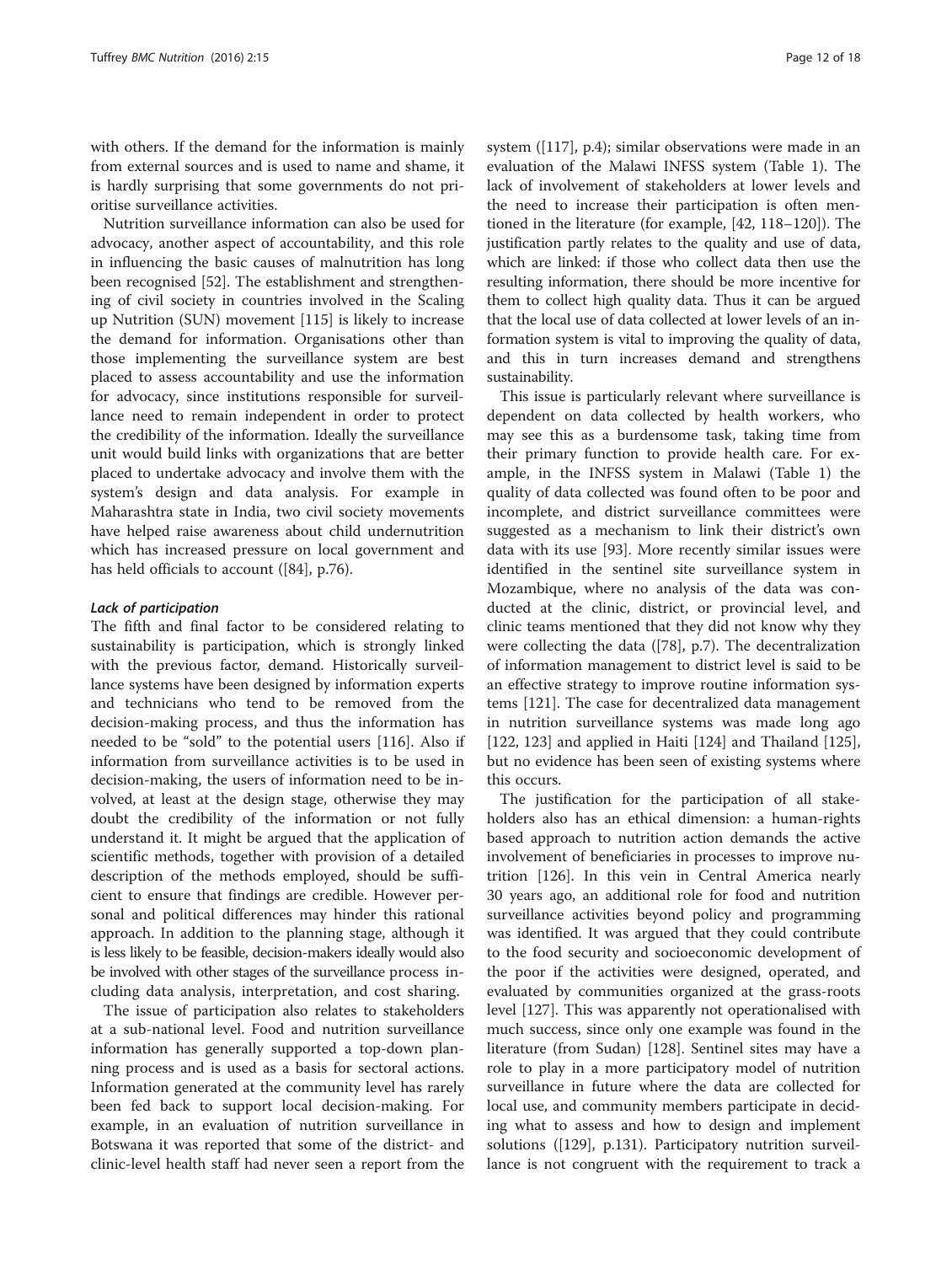consistent set of indicators in order to monitor subnational and national trends in nutrition and exposures. The lack of participatory systems revealed by the literature review indicates that to date, for those designing activities for nutrition surveillance, the balance between generating data for monitoring that are useful at community level and those which that are internationally comparable has been tilted in favour of the latter.

#### Other critical issues for future and sustainable nutrition surveillance

#### Harnessing developments in electronic technology

Taking advantage of technological innovation has been a theme throughout the history of nutrition surveillance, from drawing on food security assessments informed by satellite data in the 1980s, through computer assisted interviewing in the 1990s, to the development of "real time monitoring" (RTM) in the last decade including the use of mobile phones [\[130\]](#page-17-0). In this context "real time" means very recently collected data often collected frequently using information and communication technology (ICT) [\[121](#page-17-0)].

It is recognised that despite the efficiencies that electronic devices might bring, human input will continue and this source of error will remain large and consequential, even in high-income contexts where surveillance systems are likely to be very sophisticated [\[131](#page-17-0)]. Developments in technology are likely to help mainly with data collection, collation, analysis and dissemination, but cannot replace human contributions to planning, designing systems and interpreting data.

As well as technical challenges to real time monitoring, such as internet band width and the need for operations research [\[46](#page-15-0)], there are more general challenges. Real time monitoring initiatives commonly involve partnerships between the state, civil society, donors and the private sector, each of which will inevitably have different objectives and priorities. It will be important to ensure that the quality of data and equity are given precedence over other potentially conflicting priorities inherent in the necessary partnerships between public and private stakeholders, so common guidance must be adopted on both quality and equity [[132](#page-17-0)]. Priority should be given to ensuring there is sufficient power to disaggregate data on socially excluded groups and by sex, focusing on addressing horizontal equity and inclusivity, and to gathering specific evidence on the poorest and most economically vulnerable, specifically focusing on addressing vertical equity and inclusivity [[132](#page-17-0)]. Another challenge is to build cultural bridges between three diverse stakeholder groups: the youthful technological community who are promoting modern methods, the seasoned humanitarian policy and programme makers in conventional development, and the communities that are the subjects of surveillance [[46\]](#page-15-0).

#### Surveillance of overnutrition

For the past forty years the focus of nutrition surveillance in low-income countries has been undernutrition, but its role needs to be expanded to include overnutrition as many of these countries experience the nutrition transition and face the major health challenges associated with this [\[133\]](#page-17-0). Attention to overweight and obesity in global nutrition targets is a recent development. The fourth WHA target specifically states that there should be no increase in child overweight [[9\]](#page-14-0). Targets of the Sustainable Development Goals are to reduce premature deaths from non-communicable diseases and "end malnutrition in all its forms" [[10\]](#page-14-0) and overweight is now explicitly included in the characterization of malnutrition. For example the many countries which were signatories to the Declaration of the Second International Conference on Nutrition acknowledged that "different forms of malnutrition co-exist within most countries" and that malnutrition included "undernourishment, stunting, wasting, underweight and overweight in children under 5 years of age; and anaemia in women and children among other micronutrient deficiencies" [\[11\]](#page-14-0).

Evidence indicates that as policies to address poverty succeed and rates of stunting and wasting decline, there is a concomitant rise in child overweight, apparently driven by rapidly changing diets consequent to growth in disposable incomes, lifestyle changes and urbanisation, yet very few low-income countries systematically monitor trends in overweight [\[134\]](#page-17-0). Internal demand will increase for such information to support policy and planning at subnational level to prevent the growing burden of noncommunicable diseases related to overweight, especially because of the major long-term costs for health-care systems and from lost economic contributions [[135](#page-17-0)]. As is the case for surveillance of undernutrition, a challenge for those planning activities for surveillance of overnutrition will be to balance the needs for internationally comparable monitoring data and data that are useful at the local level.

#### The interface between the national and international nutrition systems

From the perspective of national nutrition leaders, guidance provided by the international nutrition system is intermittent and lacks consistency, both between organisations and over time. Similarly, the perspective of decision-makers in national nutrition policy is that the international nutrition system is indifferent to the political realities and timetables of nations, and lacks clear priorities [[100](#page-16-0)]. The challenge associated with the recent international initiatives to strengthen surveillance activities [\[113](#page-16-0)] and to bring together nutrition and food security data to promote analysis that is relevant to policy ([\[14\]](#page-14-0), p.113) will be for the international community both to leave these initiatives at the top of the priority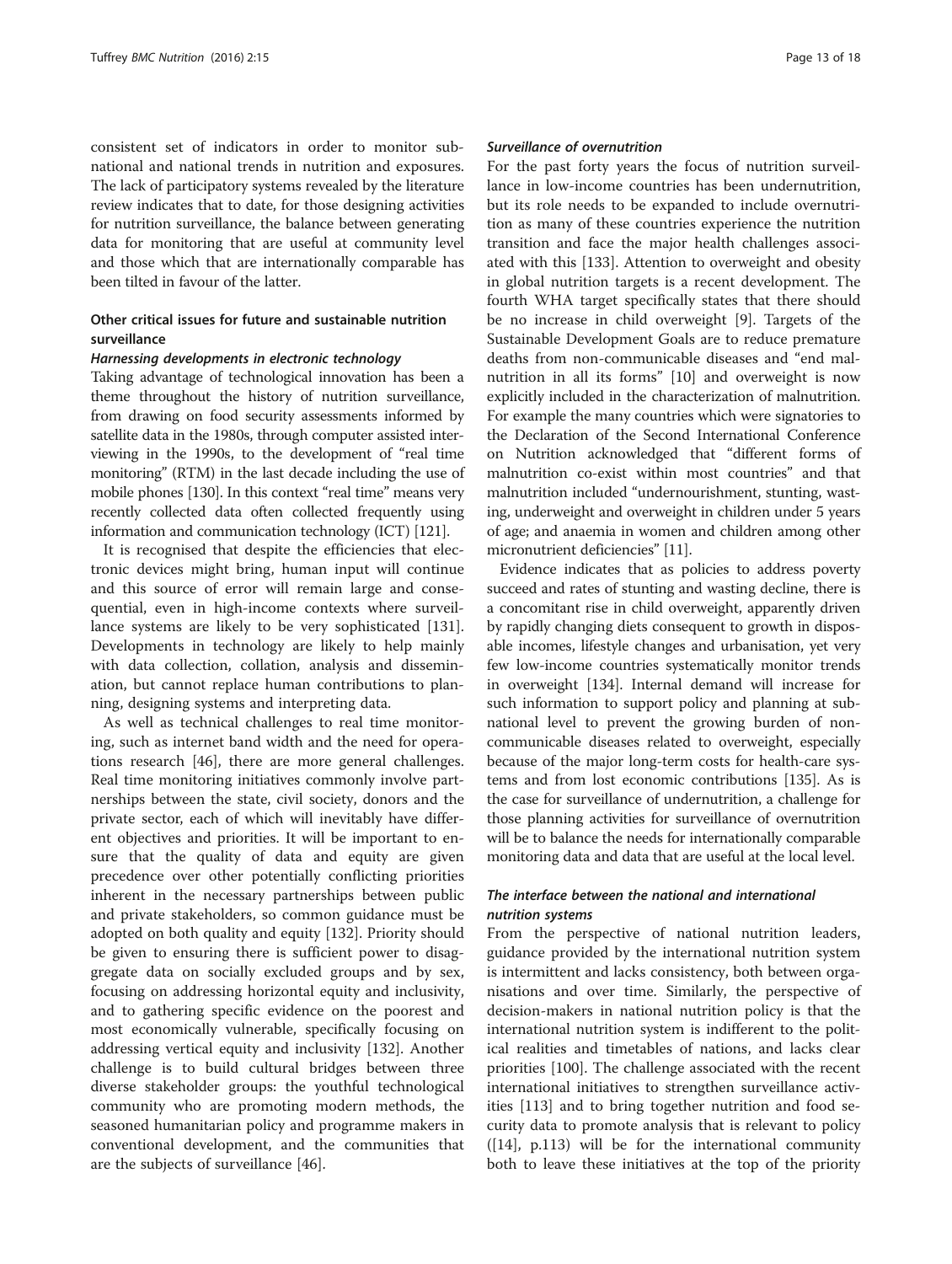list and to assure countries that this will remain the case: that surveillance systems and information platforms are not additional strategies which are prioritised today and will be replaced by another more important priority tomorrow. Also in deliberations about strengthening or creating surveillance activities, nutrition decision-makers must be at centre stage, not those who are providing technical advice and external resources. It is essential to get this right, given the important role that nutrition surveillance information can have in boosting national and subnational policy-making, planning and programming, and thereby reducing the incidence of malnutrition.

### Constraints on successful multisectoral activities in nutrition

The last theme to have emerged from this review of the development of surveillance over the past forty years and which provides an insight into future directions for nutrition surveillance, is the repetition of history. Multisectoral nutrition planning was the dominant paradigm in world food and nutrition policy between about 1974 and 1980. This paradigm stressed the need to recognise child malnutrition as a structural problem with many causes based in poverty and underdevelopment, and emphasised that nutrition interventions should be multisectoral and integrated into overall national development policies [\[136](#page-17-0)]. Food and nutrition surveillance systems were expected to be of a "..multi-sectoral nature" and provide information that contributed to the planning process [[2\]](#page-14-0).

This paradigm is apparently returning (notwithstanding outstanding questions over whether investments should focus on true multisectoral integration, or simply programme co-location [[19\]](#page-14-0)). Multisectoral activities have been identified as key to reducing stunting [\[137](#page-17-0)], and lessons learnt from recent initiatives have been documented [\[138](#page-17-0)–[140](#page-17-0)]. The need to move beyond unitary to multisectoral approaches to address chronic disease caused by overnutrition in low-income countries is also recognised [\[135](#page-17-0)]. Two of the main factors argued to account for the previous decline in the paradigm [[136\]](#page-17-0) no longer apply, first that the approach required much more data than any low-income country could or wanted to provide, and second that the systems analysis was too complicated. The third reason identified for the decline of the paradigm was that it was based on the false assumption that nutrition would become a political priority. It turned out that most governments were not interested, and those few that were interested could not convince their different ministries to be coordinated in recognition of the intersectoral causes of poor nutrition [[136\]](#page-17-0). This is the only major hurdle which now remains to be overcome.

The difference now compared with forty years ago is the existence of the SUN movement in many countries, and through this, the establishment of multisectoral platforms to catalyse and enable complementary, coordinated, and integrated action [[20\]](#page-14-0). The SUN movement is also a platform for leaders to get together and drive nutrition forwards [[141](#page-17-0)]. It remains to be seen whether the SUN movement will be able to overcome the challenges of weak capacity and resistance to collaboration between sectors, and turn nutrition into a political priority in each country. If it does, effective information and knowledge management, including high quality nutrition surveillance, will be in great demand.

#### Conclusions

Information from nutrition surveillance is still used to provide early warning, to develop policies, to guide planning and programmes, and to contribute to evaluation. There is a renewed emphasis on undernutrition internationally. Governments have committed to address this issue in their countries, and now longitudinal data are needed to tackle questions of equity and accountability. Thus nutrition surveillance has a new and important potential role as an accountability mechanism, both to track progress towards international targets and to provide process data to track resource management and accountability within programmes.

This review of nutrition surveillance activities suggests that to be sustainable there needs to be the following: demand for the information; reasonable cost and costefficiency of the process; speedy generation and dissemination of good quality information; secure allocation of resources from the government and/or donor; and one central organising institution for strong co-ordination of data collection, analysis, interpretation and communication. An investment in local institutional and individual capacity plus the retention of experienced staff is important and, ideally, the coordinating institution should sit within a government structure separated from those relating to health or agriculture. A periodic evaluation of the process and of the system's efficiency needs to be inbuilt. Ideally more and higher quality data should come from existing sources rather than setting up new systems. Those who lead surveillance need to be independent of decision-makers but should prioritise the needs of decision-makers for information. The presentation and communication of findings needs to be done in terms that are understood by the target audience. And last but not least, to promote participation, findings should be shared with stakeholders at all levels.

Other critical issues for the future of useful and sustainable nutrition surveillance include ensuring that both equity and data quality are prioritised when harnessing recent developments in electronic technology; developing activities for effective surveillance of overnutrition; safeguarding the related issues of quality, availability and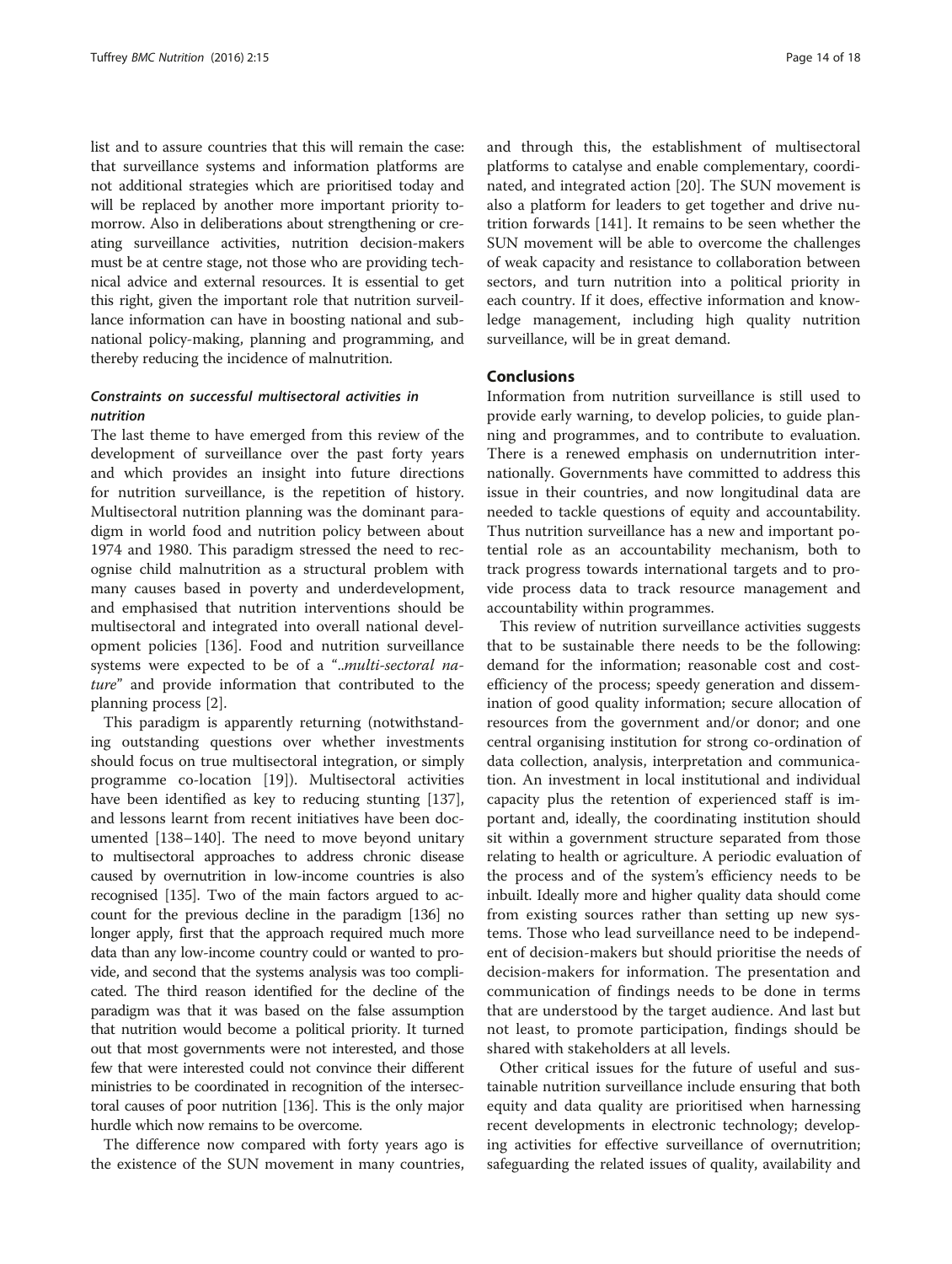<span id="page-14-0"></span>use of data on the international nutrition agenda; ensuring national rather than international stakeholders are at centre stage during the design of surveillance activities; and ensuring that history is not repeated with respect to the demise of multisectoral approaches for addressing poor nutrition, due to lack of capacity and resistance to collaboration. It is hoped that insights from this paper will aid practitioners and agencies to amend or design sustainable surveillance activities, since the need "... to watch over nutrition, in order to make decisions which lead to improvements in nutrition in populations" [21] is as critical now as when nutrition surveillance was first promoted by the WHO [2], forty years ago.

#### **Endnotes**

<sup>1</sup>The surveillance system described in this guidance is effectively a food and nutrition information system, since the role of the system is described as "..to provide continuous analysis, integration and interpretation of data from multiple sources, ensuring a systematic flow of infor-mation from different sectors" [[42\]](#page-15-0). Given the potential confusion between the terms surveillance system and information system it may be best if the term 'nutrition surveillance system' is reserved for systems in which primary data are collected regularly. Proposed definitions are as follows: A nutrition surveillance system is a system, co-ordinated by a central institution, that collects primary data that are statistically representative of the population at recurrent intervals on indicators of nutrition and the factors that influence them, for making decisions. Nutrition surveillance is regular and systematic collection of data on nutritional indicators (Tuffrey V, Hall A. Methods of nutrition surveillance in low-income countries. Emerging Themes in Epidemiology, forthcoming.). <sup>2</sup>

<sup>2</sup>Administrative sources are collections of data held by other parts of government (external to the statistical agency), which are gathered and used for the purposes of administering taxes, benefits or services. <sup>3</sup>

<sup>3</sup>Once the information is in the public domain it is difficult to withhold from users.

<sup>4</sup>The consumption of information does not lessen its availability for use by others.

#### Competing interests

The author declares that she has no competing interests.

#### Authors' contributions

VT undertook the research and drafted the manuscript.

#### Acknowledgements

The study forms part of the Transform Nutrition programme of research (see [www.transformnutrition.org](http://www.transformnutrition.org)) funded by UK aid. The author was a consultant with Save the Children. Technical input and review was provided by Andrew Hall. We are most grateful to all the experts who agreed to be interviewed as part of this study, for their time and insights, and also to the reviewers of this paper for valuable comments. Thanks are due to Helen Keller International for hosting the author's visit to Dhaka.

Received: 13 June 2015 Accepted: 24 February 2016 Published online: 08 March 2016

#### References

- 1. WHO. Health topics Public health surveillance. 2015. [http://www.who.int/](http://www.who.int/topics/public_health_surveillance/en/) [topics/public\\_health\\_surveillance/en/.](http://www.who.int/topics/public_health_surveillance/en/) Accessed 13 February 2015.
- 2. WHO. Methodology of Nutritional Surveillance. Report of a Joint FAO/ UNICEF/WHO Expert Committee. Geneva: World Health Organization; 1976. Available from: [http://whqlibdoc.who.int/trs/WHO\\_TRS\\_593.pdf.](http://whqlibdoc.who.int/trs/WHO_TRS_593.pdf) Accessed 1 June 2015.
- 3. World Bank. Repositioning Nutrition as Central to Development, A Strategy for Large-Scale Action. Washington: The International Bank for Reconstruction and Development/The World Bank; 2006.
- 4. Stein AJ, Qaim M. The human and economic cost of hidden hunger. Food Nutr Bull. 2007;28(2):125–34.
- 5. African Union Commission NEPAD UNECA and WFP. The Cost of Hunger in Africa: Social and Economic Impact of Child Undernutrition in Egypt, Ethiopia, Swaziland, and Uganda. Background paper. Addis Ababa: African Union Commission, New Partnership for Africa's Development Planning and Coordinating Agency, United Nations Economic Commission for Africa, and UN World Food Programme; 2014.
- 6. Horton S, Steckel R. Malnutrition. Global economic losses attributable to malnutrition 1900–2000 and projections to 2050: Copenhagen Consensus on Human Challenges; 2011. Available from: [http://www.copenhagenconsensus.](http://www.copenhagenconsensus.com/sites/default/files/malnutrition.pdf) [com/sites/default/files/malnutrition.pdf.](http://www.copenhagenconsensus.com/sites/default/files/malnutrition.pdf) Accessed 28 May 2015.
- 7. Horton S, Hoddinott J. Benefits and Costs of the Food and Nutrition Targets for the Post-2015 Development Agenda Post-2015 Consensus: Copenhagen Consensus Centre. 2014. Available from: [http://www.copenhagenconsensus.](http://www.copenhagenconsensus.com/publication/post-2015-consensus-food-security-and-nutrition-perspective-horton-hoddinott) [com/publication/post-2015-consensus-food-security-and-nutrition](http://www.copenhagenconsensus.com/publication/post-2015-consensus-food-security-and-nutrition-perspective-horton-hoddinott)[perspective-horton-hoddinott](http://www.copenhagenconsensus.com/publication/post-2015-consensus-food-security-and-nutrition-perspective-horton-hoddinott). Accessed 2 June 2015.
- 8. DfID. Nutrition for Growth Commitments: Executive Summary. London: Department for International Development; 2013. Available from: [https://www.gov.uk/government/uploads/system/uploads/attachment\\_data/](https://www.gov.uk/government/uploads/system/uploads/attachment_data/file/207271/nutrition-for-growth-commitments.pdf) [file/207271/nutrition-for-growth-commitments.pdf.](https://www.gov.uk/government/uploads/system/uploads/attachment_data/file/207271/nutrition-for-growth-commitments.pdf) Accessed 1 June 2015.
- 9. WHO. Indicators for the Global Monitoring Framework on Maternal, Infant and Young Child Nutrition. Geneva: World Health Organization; 2014.
- 10. United Nations. Transforming our world: the 2030 agenda for sustainable development. New York: United Nations; 2015.
- 11. FAO, WHO. Conference outcome document: Rome Declaration on Nutrition. Second International Conference on Nutrition. Rome: FAO and WHO; 2014.
- 12. Haddad L, Acosta AM, Fanzo J. Accelerating Reductions in Undernutrition, What can nutrition governance tell us? University of Sussex. Brighton: Institute of Development Studies; 2012.
- 13. International Food and Policy Research Institute (IFPRI). Global Nutrition Report 2014: Actions and accountability to accelerate the world's progress on nutrition. Washington: IFPRI; 2014.
- 14. International Food and Policy Research Institute (IFPRI). Global Nutrition Report 2015: Actions and accountability to advance nutrition and sustainable development. Washington: IFPRI; 2015.
- 15. Barrett CB, Headey D. Measuring Resilience in a Volatile World: A Proposal for a Multicountry System of Sentinel Sites. Washington: International Food Policy Research Institute; 2014.
- 16. Black RE, Victora CG, Walker SP, Bhutta ZA, Christian P, de Onis M, et al. Maternal and child undernutrition and overweight in low-income and middle-income countries. Lancet. 2013;382(9890):427–51.
- 17. Grantham-McGregor S, Cheung YB, Cueto S, Glewwe P, Richter L, Strupp B. Developmental potential in the first 5 years for children in developing countries. Lancet. 2007;369(9555):60–70.
- 18. Bhutta ZA, Das JK, Rizvi A, Gaffey MF, Walker N, Horton S, et al. Evidencebased interventions for improvement of maternal and child nutrition: what can be done and at what cost? Lancet. 2013;382(9890):452–77.
- 19. Ruel MT, Alderman H, the Maternal and Child Nutrition Study Group. Nutrition-sensitive interventions and programmes: how can they help to accelerate progress in improving maternal and child nutrition? Lancet. 2013;382(9891):536–51.
- 20. Gillespie S, Haddad L, Mannar V, Menon P, Nisbett N. The politics of reducing malnutrition: building commitment and accelerating progress. Lancet. 2013;382(9891):552–69.
- 21. Mason J, Habicht JP, Tabatabai H, Valverde V. Nutritional surveillance. Geneva: World Health Organization; 1984.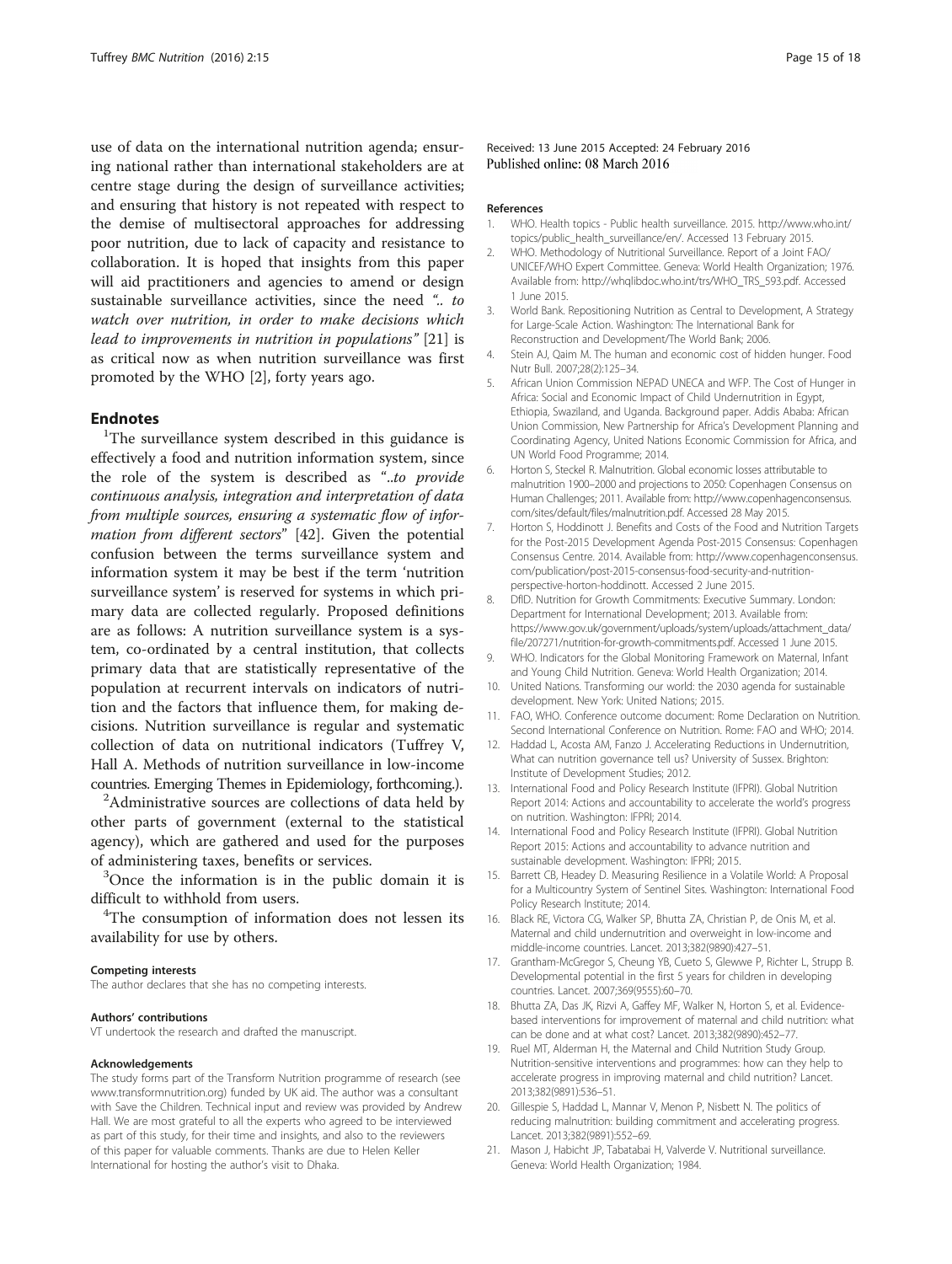- <span id="page-15-0"></span>22. Daza CH, Read MS. Health-related components of a nutritional surveillance system. Bull Pan Am Health Organ. 1980;14(4):327–36.
- 23. Serdula M, Herman D, Williamson D, Binkin NJ, Aphane J, Trowbridge F. Validity of clinic-based nutritional surveillance for prevalence estimation of undernutrition. Bull World Health Organ. 1987;65(4):529.
- 24. WHO. Guidelines for the Development of a Food and Nutrition Surveillance System for Countries in the Eastern Mediterranean Region. Alexandria: WHO Regional Office for the Eastern Mediterranean; 1989.
- 25. Pelletier DL, Msukwa LAH. The use of national sample surveys for nutritional surveillance: lessons from Malawi's national sample survey of agriculture. Soc Sci Med. 1991;32(8):887–98.
- 26. Delgado H, Palma P, Fischer M. The use of the height census of schoolchildren in Central America and Panama. Food Nutr Bull. 1991;13(1):17–9.
- 27. Delgado HL, Palmieri M. Sentinel surveillance in health and nutrition: experience in Guatemala. Food Nutr Bull. 1994;15(4):303–7.
- 28. Amador M, Pena M. Nutrition and health issues in Cuba: strategies for a developing country. Food Nutr Bull. 1991;13(4):311–7.
- 29. Autier P, D'Altilia JP, Delamalle JP, Vercruysse V. The food and nutrition surveillance systems of Chad and Mali: the "SAP" after two years. Disasters. 1989;13(1):9–32.
- 30. Brooks RM, Abunain D, Karyadi D, Sumarno I, Williamson D, Latham MC, et al. A timely warning and intervention system for preventing food crises in Indonesia: applying guidelines for nutrition surveillance. Food Nutr (Roma). 1985;11(2):37–43.
- 31. de Pee S, Bloem MW, Sari M, Kiess L, Yip R, Kosen S. The high prevalence of low hemoglobin concentration among Indonesian infants aged 3–5 months is related to maternal anemia. J Nutr. 2002;132(8):2215–21.
- 32. Berger SG, de Pee S, Bloem MW, Halati S, Semba RD. Malnutrition and morbidity are higher in children who are missed by periodic vitamin A capsule distribution for child survival in rural Indonesia. J Nutr. 2007;137(5):1328–33.
- 33. Campbell AA, Akhter N, Sun K, De Pee S, Kraemer K, Moench-Pfanner R, et al. Relationship of household food insecurity to anaemia in children aged 6–59 months among families in rural Indonesia. Ann Trop Paediatr. 2011;31(4):321–30.
- 34. Shafique S, Akhter N, Stallkamp G, de Pee S, Panagides D, Bloem MW. Trends of under- and overweight among rural and urban poor women indicate the double burden of malnutrition in Bangladesh. Int J Epidemiol. 2007;36(2):449–57.
- 35. Best CM, Sun K, de Pee S, Bloem MW, Stallkamp G, Semba RD. Parental tobacco use is associated with increased risk of child malnutrition in Bangladesh. Nutrition. 2007;23(10):731–8.
- 36. Campbell AA, de Pee S, Sun K, Kraemer K, Thorne-Lyman A, Moench-Pfanner R, et al. Household rice expenditure and maternal and child nutritional status in Bangladesh. J Nutr. 2010;140(1):189S–94.
- 37. Torlesse H, Kiess L, Bloem MW. Association of household rice expenditure with child nutritional status indicates a role for macroeconomic food policy in combating malnutrition. J Nutr. 2003;133(5):1320–5.
- 38. Semba RD, de Pee S, Sun K, Sari M, Akhter N, Bloem MW. Effect of parental formal education on risk of child stunting in Indonesia and Bangladesh: a cross-sectional study. Lancet. 2008;371(9609):322–8.
- 39. Ismail SJ. Nutritional surveillance: experiences from developing countries. Proc Nutr Soc. 1991;50(3):673–9.
- 40. Maire B, Beghin I, Delpeuch F, Kolsteren P. Nutritional surveillance: a sustainable operational approach. Studies in Health Services Organisation & Policy. Antwerp: ITG Press; 2001.
- 41. Bilukha O, Prudhon C, Moloney G, Hailey P, Doledec D. Measuring anthropometric indicators through nutrition surveillance in humanitarian settings: options, issues, and ways forward. Food Nutr Bull. 2012;33(2):169–76.
- 42. WHO. Food and nutrition surveillance systems Technical guide for the development of a food and nutrition surveillance system. Cairo: World Health Organization Regional Office for the Eastern Mediterranean; 2013.
- 43. Friedman G. Review of National Nutrition Surveillance Systems. Washington: Food and Nutrition Technical Assistance III Project (FANTA); 2014.
- 44. Jones AD, Ngure FM, Pelto G, Young SL. What are we assessing when we measure food security? A compendium and review of current metrics. Adv Nutr. 2013;4(5):481–505.
- 45. Pangaribowo EH, Gerber N, Torero M. Food and Nutrition Security Indicators: A Review: Center for Development Research (ZEF). University of Bonn; 2013. Available from: [http://www.foodsecure.eu/PublicationDetail.](http://www.foodsecure.eu/PublicationDetail.aspx?id=13) [aspx?id=13](http://www.foodsecure.eu/PublicationDetail.aspx?id=13). Accessed 2 June 2015.
- 46. Mock N, Morrow N, Papendieck A. From complexity to food security decision-support: novel methods of assessment and their role in enhancing the timeliness and relevance of food and nutrition security information. Global Food Security. 2013;2(1):41–9.
- 47. United Nations. Report of the World Food Conference, Rome, 5–16 November, 1974. New York: United Nations; 1975.
- 48. UNICEF and Cornell Nutritional Surveillance Program. Social and Nutritional Surveillance in Eastern & Southern Africa, Background Papers for Workshop Nairobi, Kenya 17–19 May 1982; 1982. Available from: [http://pdf.usaid.gov/](http://pdf.usaid.gov/pdf_docs/PNAAM857.pdf) [pdf\\_docs/PNAAM857.pdf.](http://pdf.usaid.gov/pdf_docs/PNAAM857.pdf) Accessed 2 June 2015.
- 49. Sen A. Poverty and famines: an essay on entitlement and deprivation. Oxford: Oxford University Press; 1981.
- 50. Morgan R. The development and applications of a Drought Early Warning System in Botswana. Disasters. 1985;9(1):44–50.
- 51. Mewaee A. Ethiopia case study. In: Carter JP, editor. Famine in Africa. Amsterdam: Pergamon; 1982. p. 13–4.
- 52. Mason JB, Mitchell JT. Nutritional surveillance. Bull World Health Organ. 1983;61(5):745–55.
- 53. Scrimshaw NS, editor. Surveillance for actions towards better nutrition. Food and Nutrition Bulletin 16(2). Japan: United Nations University Press; 1995.
- 54. Babu S, Quinn V, editors. Special Issue Household Food Security and Nutrition Monitoring: The African Experience. Food Policy 19(3). Oxford: Butterworth-Heinemann Ltd; 1994.
- 55. UNICEF. Strategy for improved nutrition of children and women in developing countries. New York: UNICEF; 1990.
- 56. Devereux S, Baulch B, Hussein K, Shoham J, Sida H, Wilcock D. Improving the analysis of Food Insecurity - Food Security Measurement, Livelihoods Approaches and Policy: Applications in FIVIMS: Unpublished report prepared for the Food Insecurity and Vulnerability Information and Mapping Systems (FIVIMS) Secretariat. 2004.
- 57. FAO, WHO. World Declaration and Plan of Action for Nutrition. Rome: Food and Agriculture Organization and World Health Organization of the United Nations; 1992.
- 58. Woodruff B, Corbett M, Barriquault A. Integration of assessments of child nutritional status and household food security: Save the Children International. 2013. Available from: [http://www.nutritionworks.org.uk/images/content-media/](http://www.nutritionworks.org.uk/images/content-media/publications/programme-review-and-evaluation/2010-onward/report%20-%20scf%20hh%20food%20security%20-%20final.pdf) [publications/programme-review-and-evaluation/2010-onward/report%20-%](http://www.nutritionworks.org.uk/images/content-media/publications/programme-review-and-evaluation/2010-onward/report%20-%20scf%20hh%20food%20security%20-%20final.pdf) [20scf%20hh%20food%20security%20-%20final.pdf](http://www.nutritionworks.org.uk/images/content-media/publications/programme-review-and-evaluation/2010-onward/report%20-%20scf%20hh%20food%20security%20-%20final.pdf). Accessed 2 June 2015.
- 59. SMART. Measuring Mortality, Nutritional Status, and Food Security in Crisis Situations: SMART Methodology; 2006. Available from: <http://smartmethodology.org/survey-planning-tools/smart-methodology/>. Accessed 2 June 2015.
- 60. de Pee S, Bloem MW, Gorstein J, Sari M, Satoto, Yip R, et al. Reappraisal of the role of vegetables in the vitamin A status of mothers in Central Java, Indonesia. Am J Clin Nutr. 1998;68(5):1068–74.
- 61. Berger SG, de Pee S, Bloem MW, Halati S, Semba RD. Malnutrition and morbidity among children not reached by the national vitamin A capsule programme in urban slum areas of Indonesia. Public Health. 2008;122(4):371–8.
- 62. Campbell AA, Thorne-Lyman A, Sun K, de Pee S, Kraemer K, Moench-Pfanner R, et al. Indonesian women of childbearing age are at greater risk of clinical vitamin A deficiency in families that spend more on rice and less on fruits/vegetables and animal-based foods. Nutr Res. 2009; 29(2):75–81.
- 63. Campbell AA, Akhter N, Sun K, de Pee S, Kraemer K, Moench-Pfanner R, et al. Relationship of homestead food production with night blindness among children below 5 years of age in Bangladesh. Public Health Nutr. 2011;14(9):1627–31.
- 64. Aburto N, Rogers L, de-Regil M, Kuruchittham V, Rob G, Arif R, et al. An evaluation of a global vitamin and mineral nutrition surveillance system. Arch Latinoam Nutr. 2013;63(2):105–13.
- 65. Hancioglu A, Arnold F. Measuring coverage in MNCH: tracking progress in health for women and children using DHS and MICS household surveys. PLoS Med. 2013;10(5):e1001391.
- 66. Fiedler JL. Towards overcoming the food consumption information gap: strengthening household consumption and expenditures surveys for food and nutrition policymaking. Global Food Security. 2013;2(1):56–63.
- 67. Carletto C, Zezza A, Banerjee R. Towards better measurement of household food security: harmonizing indicators and the role of household surveys. Global Food Security. 2013;2(1):30–40.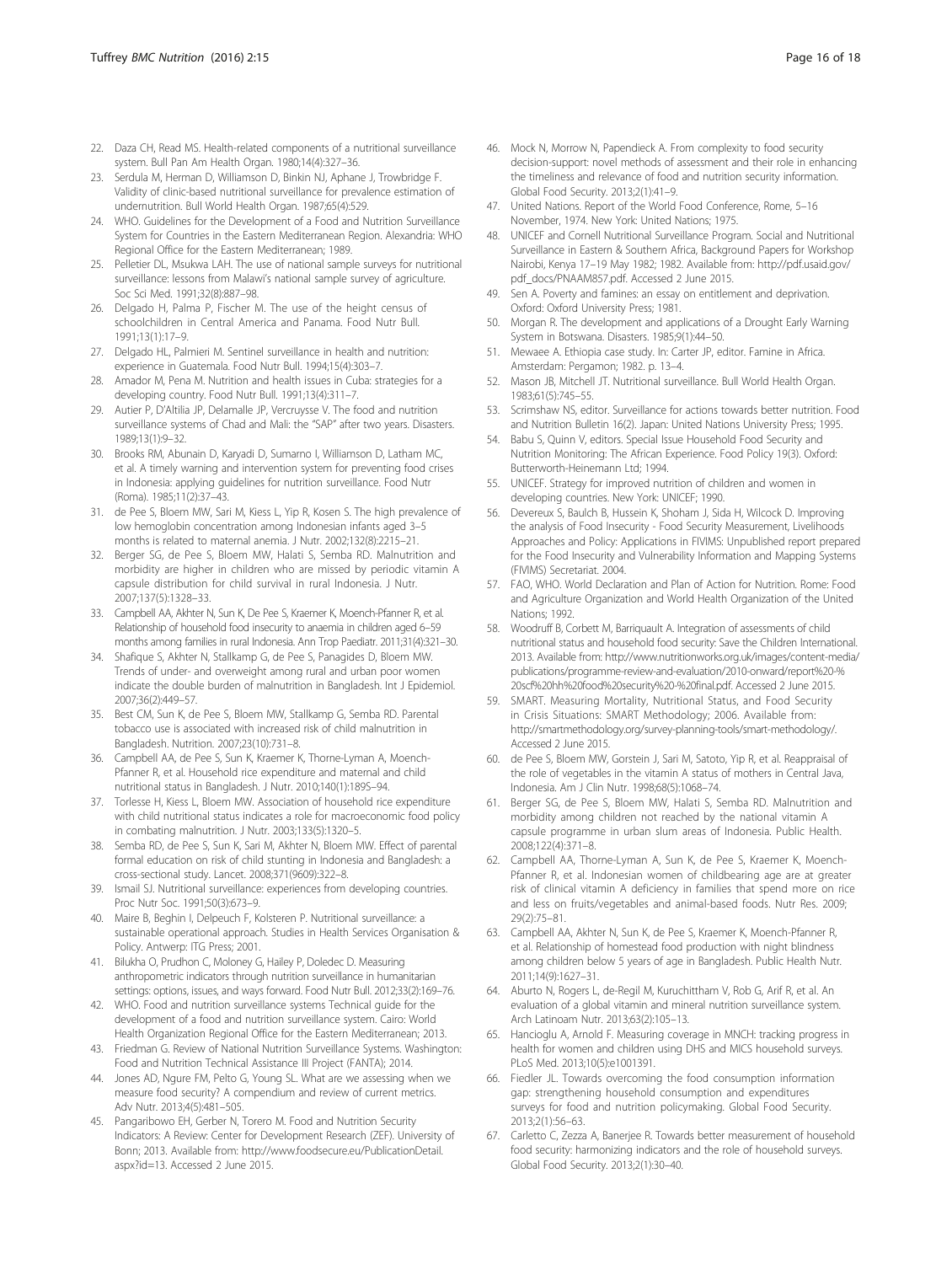- <span id="page-16-0"></span>68. FAO. Summary of Proceedings: Measurement and Assessment of Food Deprivation and Undernutrition. International Scientific Symposium, 26–28 June 2002, Rome. Rome: Food Insecurity and Vulnerability Information and Mapping Systems (FIVIMS) Secretariat, Food and Agriculture Organisation; 2002. Available from: [http://www.fao.org/docrep/005/Y4249E/y4249e00.htm.](http://www.fao.org/docrep/005/Y4249E/y4249e00.htm) Accessed 2 June 2015.
- 69. FAO. International Scientific Symposium on Food and Nutrition Security information: from Valid Measurement to Effective Decision Making 17–19 Jan 2012. Rome: Food and Agriculture Organization; 2013. Available from:<http://www.fao.org/docrep/017/i3244e/i3244e.pdf>. Accessed 2 June 2015.
- 70. Chopra M, Hassan N, Klaver W, Rahman A, de Pee S. External review of the nutritional surveillance project in Bangladesh: Commissioned by the Royal Government of the Kingdom of the Netherlands. 2004.
- 71. Helen Keller International Indonesia. Nutrition and Health Surveillance System Close out report 2003. Jakarta: Helen Keller International Indonesia; 2004.
- 72. WHO. A draft framework for the global monitoring of the Comprehensive Implementation Plan on Maternal, Infant and Young Child Nutrition (6 September 2013): World Health Organization; 2013. Available from: [http://www.who.int/nutrition/events/2013\\_consultation\\_indicators\\_](http://www.who.int/nutrition/events/2013_consultation_indicators_globalmonitoringframework_WHO_MIYCN.pdf) [globalmonitoringframework\\_WHO\\_MIYCN.pdf.](http://www.who.int/nutrition/events/2013_consultation_indicators_globalmonitoringframework_WHO_MIYCN.pdf) Accessed 2 June 2015.
- 73. Smith LC, Haddad L. Reducing child undernutrition: past drivers and priorities for the post-MDG era. World Dev. 2015;68:180–204.
- 74. Akhter N, Haselow N. Using data from a nationally representative nutrition surveillance system to assess trends and influence nutrition programs and policy. Field Actions Science Reports. 2010;4:1–7.
- 75. Thorne-Lyman A. Insights from 25 years of Helen Keller International's nutrition surveillance in Bangladesh and Indonesia. In: Haytmanek E, McClure K, editors. Mitigating the nutritional impacts of the global food price crisis: workshop summary. Washington: National Academies Press; 2010. p. 82–5.
- 76. Jefferds ME. Integrated Surveillance System for Nutrition Interventions in Nicaragua (SIVIN). A2Z Cornerstone Meeting, June 13, 20112011.
- 77. Blaschke S, Bokenkamp K, Cosmaciuc R, Denby M, Hailu B, Short R. Using mobile phones to improve child nutrition surveillance in Malawi, UNICEF Malawi and UNICEF Innovations. New York: Columbia School of International and Public Affairs; 2009.
- 78. Doledec D. Analysis of the Sentinel Site Nutrition Surveillance System in Mozambique. Washington: FHI 360/Food and Nutrition Technical Assistance III Project (FANTA); 2014.
- 79. Helen Keller International Bangladesh. Nutritional Surveillance Project USAID Cooperative Agreement No. 388-A-00-99-00060-00 September 1999 – November 2002: Helen Keller Worldwide; 2003. Available from: [http://pdf.usaid.gov/pdf\\_docs/pdabx780.pdf](http://pdf.usaid.gov/pdf_docs/pdabx780.pdf). Accessed 2 June 2015.
- 80. Shoham J, Watson F, Dolan C. The use of nutritional indicators in surveillance systems. London: Nutrition Works and Overseas Development Institute; 2001.
- 81. Emergency Nutrition Coordination Unit Ethiopia. Emergency Nutrition Quarterly Bulletin, First Quarter 2013. Ethiopia: Emergency Nutrition Coordination Unit; 2013.
- 82. Food Security and Nutrition Analysis Unit Somalia. Nutrition Update November - December 2013. 2013.
- 83. Palestinian Ministry of Health and UNICEF. National Nutrition Surveillance Report Highlights January - June 2011; 2011. Available from: [http://www.](http://www.unicef.org/oPt/NNSS_MId_year_report.pdf) [unicef.org/oPt/NNSS\\_MId\\_year\\_report.pdf](http://www.unicef.org/oPt/NNSS_MId_year_report.pdf). Accessed 2 June 2015.
- 84. Haddad L, Nisbett M, Barnett I, Valli E. Maharashtra's child stunting declines: what is driving them? Findings of a multidisciplinary analysis. Brighton: Institute of Development Studies; 2014.
- 85. Garfield R, Santana S. The impact of the economic crisis and the US embargo on health in Cuba. Am J Public Health. 1997;87(1):15–20.
- 86. Gibbons E, Garfield R. The impact of economic sanctions on health and human rights in Haiti, 1991–1994. Am J Public Health. 1999;89(10):1499–504.
- 87. Block SA, Kiess L, Webb P, Kosen S, Moench-Pfanner R, Bloem MW, et al. Macro shocks and micro outcomes: child nutrition during Indonesia's crisis. Econ Hum Biol. 2004;2(1):21–44.
- 88. Mason JB. Nutrition surveillance in relation to the food price and economic crises. In: Haytmanek E, McClure K, editors. Mitigating the nutritional impacts of the global food price crisis: workshop summary. Washington: National Academies Press; 2010. p. 76–82.
- 89. White J, Mason J. Assessing the impact on child nutrition of the Ethiopia Community-based Nutrition Program. New Orleans: Tulane University School of Public Health and Tropical Medicine; 2012.
- 90. Helen Keller International Indonesia. Summary and accomplishments of the HKI/GOI Collaboration for Vitamin A, 1999–2005. Jakarta: Helen Keller International Indonesia; 2006.
- 91. Mora JO. Integrated system for nutrition program monitoring and evaluation (SIVIN) Brief review of the experience after 3 years of implementation (2003–2005). Micronutrient Forum Meeting, 16–18 April 2007. Istanbul: Nicaragua Ministry of Health; 2007.
- 92. Kiess Jr L, Moench-Phanner R, Bloem MW, Pee S, Sari M, Kosen S. New conceptual thinking about surveillance: using micronutrient status to assess the impact of economic crises on health and nutrition. Malays J Nutr. 2000;6(2):223–32.
- 93. Teller C. Technical assessment of data quality and information use of the Malawi integrated nutrition and food security surveillance system. Rome: Food and Agriculture Organization; 2008. Available from: [https://www.](https://www.yumpu.com/en/document/view/9349659/technical-assessment-of-data-quality-and-information-use-of-the-) [yumpu.com/en/document/view/9349659/technical-assessment-of-data](https://www.yumpu.com/en/document/view/9349659/technical-assessment-of-data-quality-and-information-use-of-the-)[quality-and-information-use-of-the-.](https://www.yumpu.com/en/document/view/9349659/technical-assessment-of-data-quality-and-information-use-of-the-) Accessed 28 February 2016.
- 94. Oliphant N. Nutrition Surveillance in Malawi. Unpublished working paper for short course "Nutrition Information Systems in Eastern and Southern Africa" Cape Town, University of the Western Cape, 20–24 August 2007: Tulane University School of Public Health and University of the Western Cape; 2005.
- 95. Watson F, Dolan C, Shoham J, Buchanan-Smith M. A Review of Save the Children UK's Nutritional Surveillance Programme in Ethiopia. London: Nutrition Works, International Public Nutrition Resource Group; 2006.
- 96. Oxfam GB Concern Worldwide & CARE International. The Nairobi Informal Settlements: An emerging food security emergency within extreme chronic poverty – a compilation and synthesis of key food security, livelihood, nutrition and public health data: Oxfam GB, Concern Worldwide and CARE International in Kenya; 2009.
- 97. Schofield L, Mohamed S, Kimani-Murage E, Wekesah F, Mberu B, Egondi T, et al. Spotting the invisible crisis: early warning indicators in urban slums of Nairobi, Kenya. Field Exchange. 2013;46:55–9.
- 98. Mack Smith S. Food Crisis in the Horn of Africa Progress Report July 2011 July 2012. Oxford: Oxfam International; 2012.
- 99. Bailey R. Managing famine risk, linking early warning to early action. London: The Royal Institute of International Affairs; 2013.
- 100. Bryce J, Coitinho D, Darnton-Hill I, Pelletier D, Pinstrup-Andersen P. Maternal and child undernutrition: effective action at national level. Lancet. 2008; 371(9611):510–26.
- 101. Nisbett N, Gillespie S, Haddad L, Harris J. Why worry about the politics of childhood undernutrition? World Dev. 2014;64:420–33.
- 102. Darcy J, Stobaugh H, Walker P, Maxwell D. The Use of Evidence in Humanitarian Decision Making ACAPS Operational Learning Paper. Somerville: Feinstein International Centre; 2013.
- 103. Oguta T, Moloney G, Masese L. Piloting LQAS in Somaliland. Field Exchange. 2008;33:26.
- 104. Muzeiyn Z, Yohannes E. Maintaining GOAL's capacity to support surveillance in Ethiopia. Field Exchange. 2011;40:61.
- 105. Watson F, Negussie B, Dolan C, Shoham J, Hall A. Quality and potential use of data collected during nutrition surveys: an analysis of surveys in Ethiopia. International Health. 2011;3(2):85–90.
- 106. Headey D, Ecker O. Improving the measurement of food security. Washington: International Food Policy Research Institute; 2012.
- 107. DfID. Project Completion Review, Humanitarian Support to UNICEF Nutrition Surveillance. London: Department for International Development; 2014.
- 108. European Union. Annual Report 2012 on the European Union's Development and external assistance policies and their implementation in 2011. Luxembourg: Publications Office of the European Union; 2012.
- 109. Bangladesh Bureau of Statistics. Annual Report on Post Enumeration Check (PEC) of Food Security-Nutritional Surveillance 2012. Dhaka: Bangladesh Ministry of Planning, Statistics and Information Division; 2014.
- 110. Gillespie S, Mason J, Martorell R. How Nutrition Improves − Nutrition policy discussion paper No. 15. Geneva: United Nations Administrative Committee on Coordination, Subcommittee on Nutrition (ACC/SCN); 1996.
- 111. te Lintelo D. Accountability for International Nutrition Commitment Initiatives. Brighton: Institute of Development Studies; 2014.
- 112. WHO. Country Health Information Systems A review of the current situation and trends. Geneva: World Health Organization; 2011.
- 113. WHO. Accelerating Nutrition Improvements in Sub-Saharan Africa (ANI). 2015. [http://www.who.int/nutrition/ANI\\_project/en/.](http://www.who.int/nutrition/ANI_project/en/) Accessed 23 February 2015.